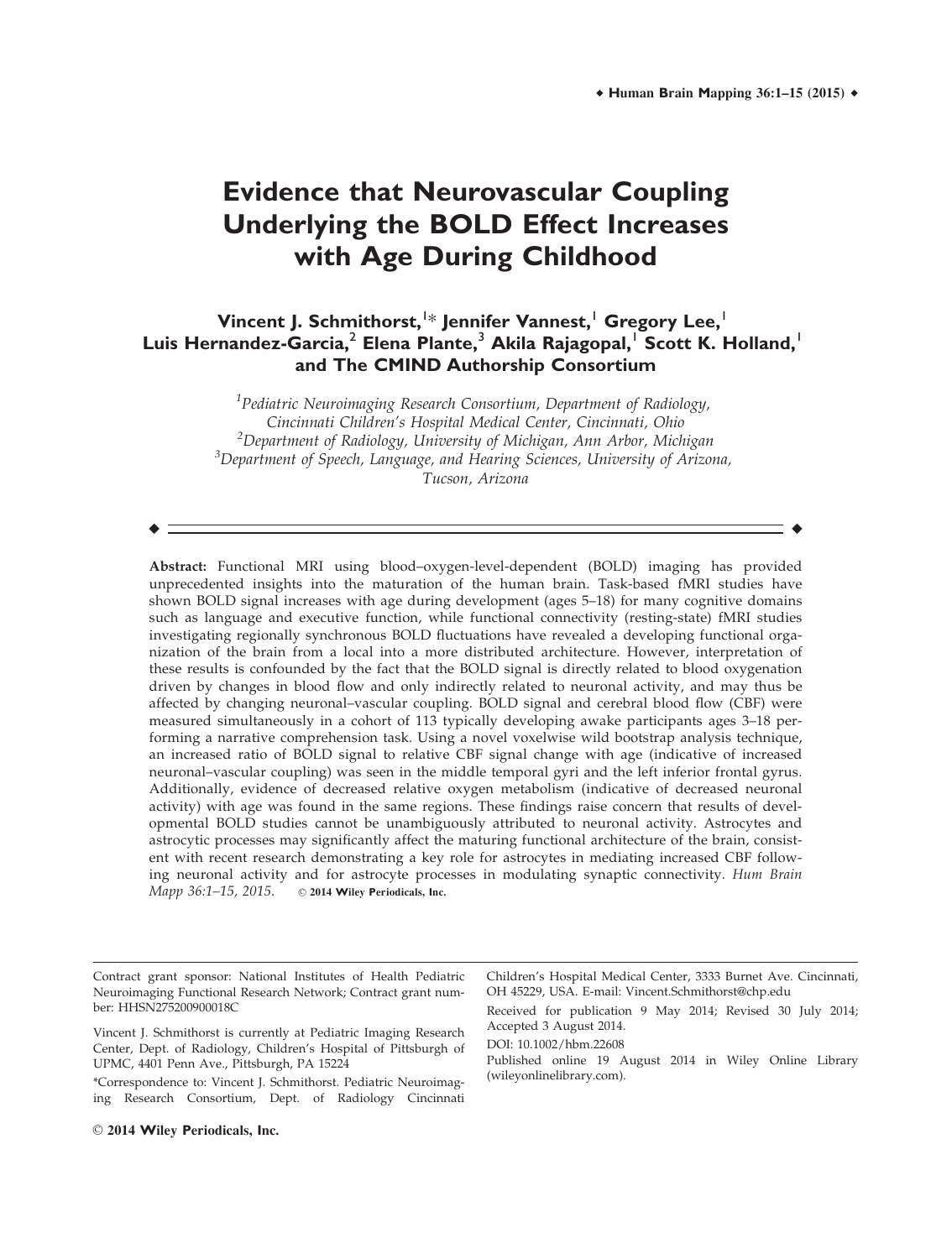Key words: functional MRI; children; neuronal–vascular coupling; language processing; developmental studies

r r

## **INTRODUCTION**

Functional magnetic resonance imaging (fMRI) is a noninvasive modality which has yielded an unprecedented amount of information pertaining to brain development in infants and children, and even holds the promise of aiding in diagnosis and treatment of neurodevelopmental disorders. Reflecting the developing architecture of the brain, regional task-based fMRI signal increases with age during the developmental period (ages 5–18) have been seen in a large variety of tasks, including receptive language [Szaflarski et al., 2012], expressive language [Szaflarski et al., 2006], motor function [Schapiro et al., 2004], and executive function [Luna et al., 2010]. Functional connectivity MRI (fcMRI; also called "resting-state" fMRI), which is fMRI data collected without stimulation by a specific task, measures regionally correlated fluctuations of fMRI signal thought to be related to spontaneous neural fluctuations. FcMRI studies have shown increases in global and local functional brain network connectivity [Dosenbach et al., 2010], with the remarkable finding that the age of a subject (between 7 and 30 years) may be predicted by fcMRI results as the brain's functional organization shifts from a more local to a more distributed architecture with age.

However, the precise physiological correlates of these results are unclear since the fMRI signal measured in these experiments is only an indirect measure of neuronal activity. The blood–oxygen-level-dependent (BOLD) signal measured in fMRI experiments is caused by changes in the amount of venous deoxyhemoglobin (which is paramagnetic and causes MRI signal attenuation) resulting from the oxidative metabolic demand due to neuronal activity. Increased metabolic demand (for instance, the result of a change between a "baseline" and an "active" condition in a task-based fMRI experiment), causes hyperemia (increased cerebral blood flow [CBF]), which results in lower levels of venous deoxyhemoglobin and a positive BOLD signal contrast. Since the BOLD signal is a function of the amount of hyperemia, population differences in BOLD signal magnitude can theoretically result from differences in neuronal–vascular coupling (the relationship between increased task-based neuronal metabolic demand and hyperemia) instead of differences in neuronal activity [Davis et al., 1998], while population differences in BOLD signal correlations (such as used in fcMRI experiments) can theoretically result from regional differences in neuronal–vascular coupling instead of differences in functional topology. In addition to possible misinterpretation of BOLD signal differences, another consideration is that some developmental changes in brain function may not be

detectable via BOLD imaging alone if changes in neuronal activity with age are counterbalanced by opposite changes in neuronal–vascular coupling.

Whether potential age-related differences in neuronal– vascular coupling in fact represent a significant confound for developmental fMRI studies has been much debated in the literature. Based on results from animal studies involving mechanisms known to contribute to neuronal–vascular coupling and known to change over development in animals, Harris et al. [2011] hypothesize that "...developmental changes in neurovascular coupling are likely to contribute to observed developmental changes in BOLD signals" (p. 211). Conversely, Church et al. [2010] argue that many results seen in prior developmental fMRI studies, such as different tasks resulting in different relationships of activity between children and adults within the same region, cannot be explained by differences in neuronal–vascular coupling. In adult studies, wide intersubject variability in neuronal–vascular coupling has been seen [Davis et al., 1998; Hoge et al., 1999; Kastrup et al., 2002; Kim et al., 1999; Uludag et al., 2004]. However, there is as yet a paucity of in vivo data available in children.

Therefore, to directly investigate this question, we used a double excitation MR imaging method specially designed to concurrently acquire both a BOLD-weighted image and arterial spin-labeled (ASL) image of relative CBF change from the same volume [Schmithorst et al., 2014]. Using this method, we acquired concurrent ASL and BOLD images during performance of a task-based fMRI paradigm involving narrative comprehension in a cohort of 113 normally developing children ages 3–18. The ASL technique "labels" blood entering the brain through the carotid arteries, and therefore, enables the noninvasive measurement of CBF. This technique is suitable for use in a healthy pediatric population [Holland et al., 2014], whereas more invasive techniques for measuring CBF (such as positron emission tomography [PET], or dynamic susceptibility contrast MRI, involving a contrast agent) are unacceptable for use in research in healthy children.

#### **MATERIALS AND METHODS**

#### **Participants**

Data was successfully acquired from 113 participants ages 3 years 1 month to 18 years 9 months (58 females; see Table I for complete age and gender breakdown). All children were right-handed native speakers of English with no history of neurological or psychiatric disease in the children or in first-degree relatives. The study was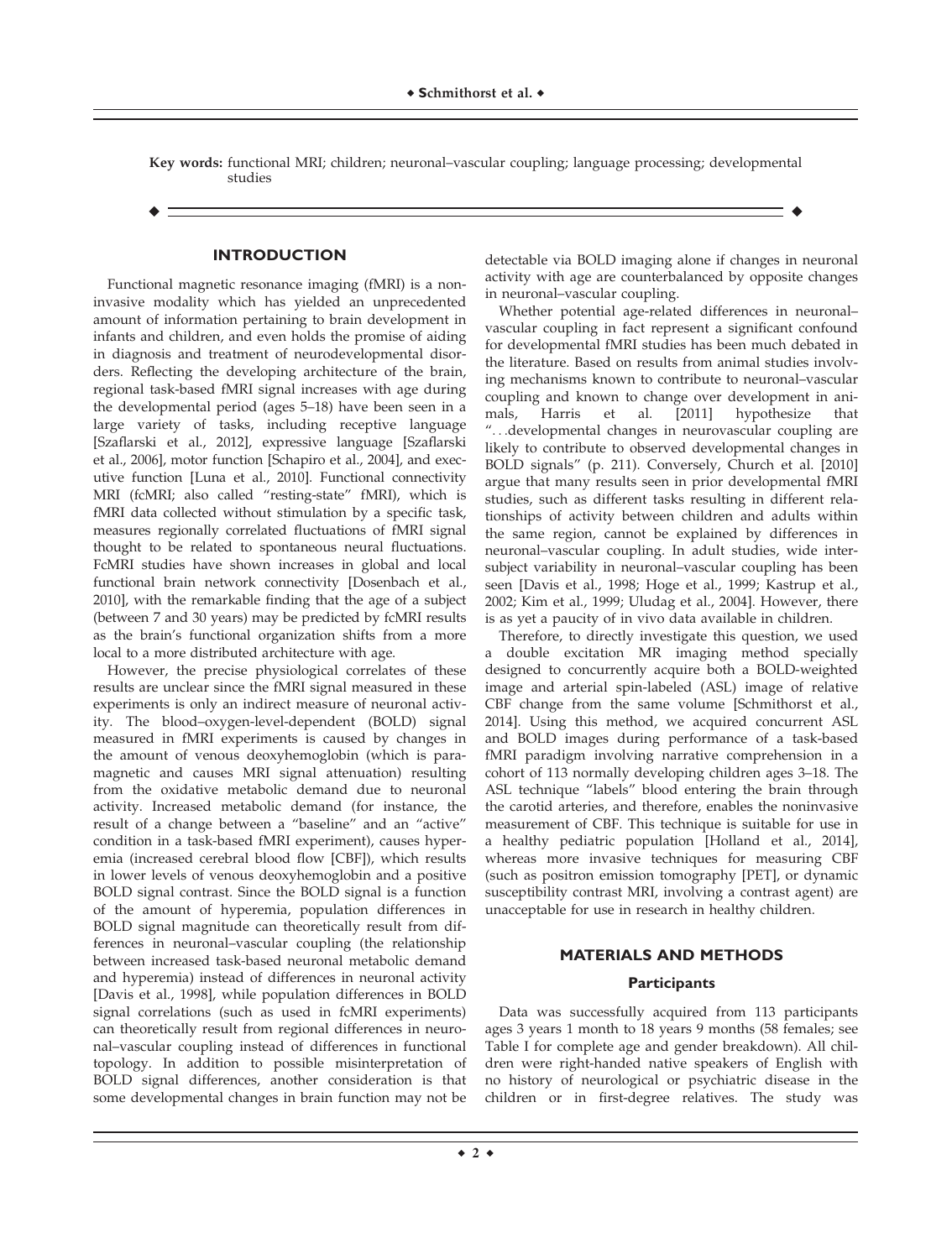| TABLE I. Age and gender breakdown of the study |  |  |  |  |  |
|------------------------------------------------|--|--|--|--|--|
| participants                                   |  |  |  |  |  |

| Age (years:months) | $N$ (boys) | $N$ (girls) |  |
|--------------------|------------|-------------|--|
| $3:1 - 5:11$       | 8          | 11          |  |
| $6:0 - 8:11$       | 21         | 15          |  |
| $9:0 - 11:11$      | 8          | 8           |  |
| $12:0 - 14:11$     | 13         | 11          |  |
| $15:0 - 18:9$      |            | 9           |  |

approved by the Institutional Review Board at Cincinnati Children's Hospital Medical Center; informed consent and assent (where appropriate) were obtained from a parent/ guardian and the participant.

# **Neurocognitive Data**

A standardized neuropsychological assessment including age appropriate Wechsler IQ scales: Wechsler Preschool & Primary Scale of Intelligence, Third Edition (WPPSI-III, ages 2:6–5); Wechsler Intelligence Scale for Children, Fourth Edition (WISC-IV, ages 6–16) Wechsler Adult Intelligence Scale, Fourth Edition (WAIS-IV, ages 17 and 18) was completed by 104 out of the 113 children. Results were in the normal range (mean IQ  $\pm$  std. = 107  $\pm$  14.6); there was no correlation with age  $(R = -0.06, P > 0.5)$  and no significant difference between boys and girls ( $T = 0.016$ ,  $P > 0.9$ ).

#### **Scanning Procedures for Very Young Participants**

In participants of age 5 years and under, additional preparation time was allowed at each session to acclimate the child to the scanner environment. During this time, study personnel used a step-by-step approach to introduce the equipment, including the headphones and microphone for in-scanner communication. Young children were given stickers as tangible reinforcers frequently during the acclimation process. Based on these strategies, only two young children who were recruited for this session were unable to enter the scanner during the visit. One additional child participated but exited the scanner before the narrative comprehension task.

#### **fMRI Task Paradigm**

Participants completed a functional MRI scanning session during which they performed a narrative comprehension task, comprised of five different stories, each 1 min in duration, designed by a speech–language pathologist to be appropriate for young children and read by an adult female speaker. Stories were presented in a 64-s alternating block design. During the control blocks, broadband noise in the frequency range of speech was presented in a gradual sweep across frequencies (500–4,000 Hz). The

duration of each sweep varies from 0.5 to 4 s. This comparison between naturalistic speech and nonspeech auditory processing engages multiple aspects of language processing while controlling for sublexical auditory stimulation. Five 64-s blocks of stories and five 64-s control blocks of broadband noise were alternated for a total scan time of 10 min 40 s. All children were awake during the entire duration of the scan.

# **Combined Whole-Brain Functional ASL/BOLD Gradient-Echo EPI Acquisitions**

MRI data was obtained using a Philips 3T Achieva system and a 32-channel head coil. For the combined wholebrain functional ASL/BOLD acquisitions, a doubleexcitation approach was used, determined both theoretically and empirically to be more optimal as compared to double-echo acquisitions or other methods [Schmithorst et al., 2014]. Acquisition parameters were: repetition time  $(TR) = 4,000$  ms, (echo time) TE1 = 11 ms, TE2 = 35 ms, matrix = 64  $\times$  64, field of view (FOV) = 25.6  $\times$  25.6 cm<sup>2</sup>, slice thickness =  $5 \text{ mm}$ , 2 $5 \text{ slices}$  acquired covering the whole brain. Parameters for the pseudocontinuous spinlabeling were: labeling duration  $= 1,500$  ms, postlabel delay = 700 ms, mean  $B1 = 1.0 \mu T$ , mean gradient = 1.0  $mT/m$  during tag periods (mean gradient = 0 during control), max gradient = 6 mT/m, pulse duration =  $500 \mu s$ , time between pulses  $= 1.5$  ms. The postlabel delay (700 ms) is shorter than those typically used for nonfunctional ASL acquisitions used to estimate absolute CBF. This approach was recommended by Gonzalez-At et al. [2000], when only the relative CBF change is of interest, as the shorter postlabel delay enhances the CNR. Similar values have been used by previous studies [Aguirre et al., 2002; Fernandez-Seara et al., 2009; Lim et al., 2010]. We also note that, even for the first (bottom-most) slices acquired, the total labeling plus postdelay time (2,200 ms) is sufficient to allow at least a significant proportion of the labeled spins to reach the capillaries. This proportion will increase significantly for later-acquired slices since the effective postdelay time is longer due to the time necessary to acquire the earlier slices (the total time needed to acquire all 25 slices is approximately 500 ms, leading to an effective postlabel delay of 1,200 ms for the top-most slices and approximately 1,000 ms for the middle slices).

#### **First-Level Analysis**

First-level fMRI data processing was performed using FMRI Expert Analysis Tool (FEAT) Version 6.0, part of FMRIB's Software Library (FSL, [www.fmrib.ox.ac.uk/fsl\)](http://www.fmrib.ox.ac.uk/fsl), involving motion correction, spatial smoothing, coregistration to a study-specific template, and a general linear model (GLM) with autocorrelation correction to compute BOLD and ASL activation. Prior to first-level analysis,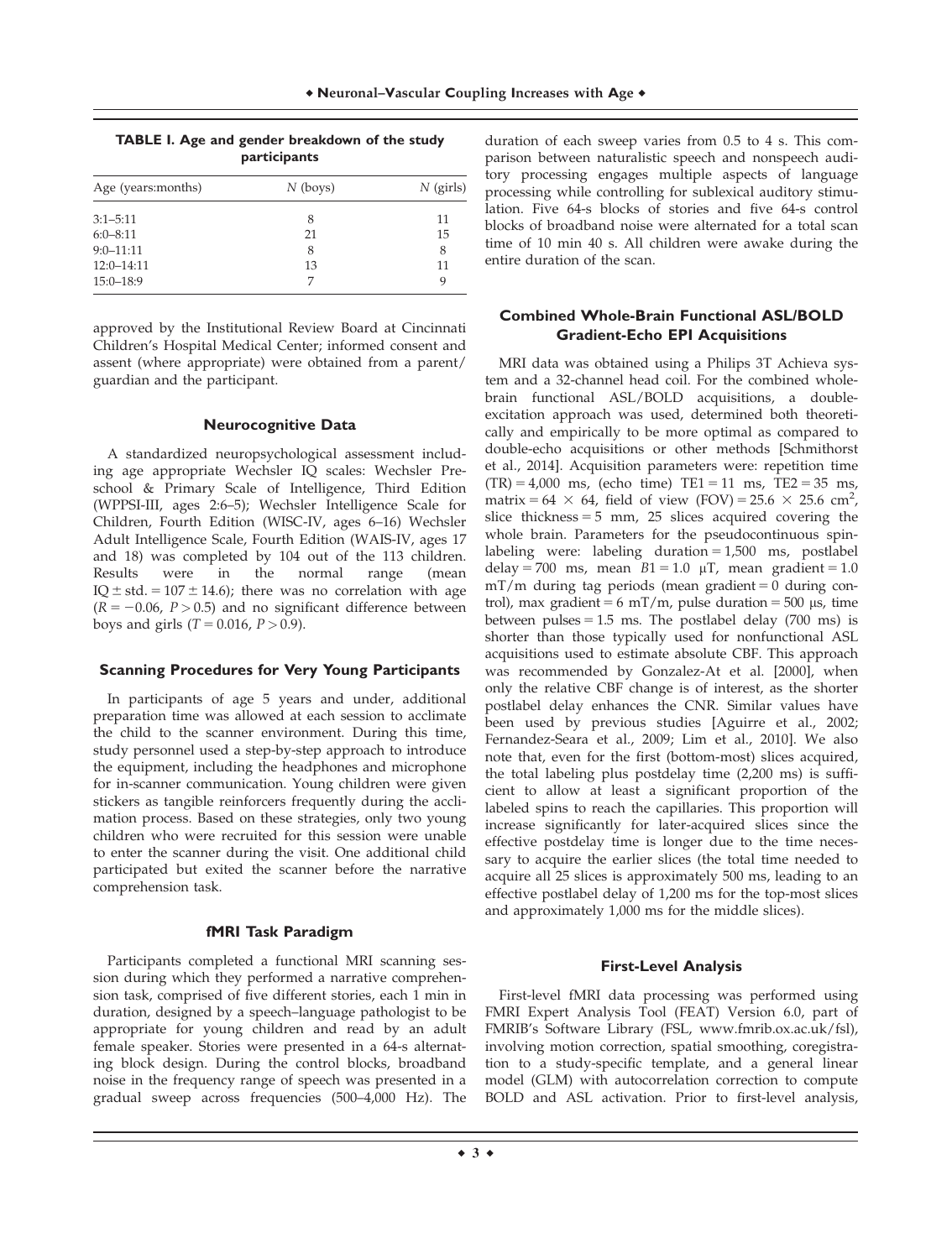datasets were discarded if gross motion artifacts were present via visual inspection.

Independent motion correction of the ASL and BOLD timeseries (to a common reference frame) was performed using MCFLIRT [Jenkinson et al., 2002]. In an initial run, the central timepoint was used as the reference frame. Based on the derived motion parameters, the timepoint with the minimal displacement from the average position of the brain over the timeseries was determined. Motion correction was then restarted, using this minimal displacement timepoint as the reference frame. Following motion correction, spatial smoothing using a Gaussian kernel of FWHM 8 mm and highpass temporal filtering (Gaussianweighted least-squares straight line fitting, with  $\sigma = 64$  s) were applied. Grand-mean intensity normalization by a single multiplicative factor was applied to each 4D dataset.

A study specific T1-weighted template encompassing the age range in our study was created using a template creation script (buildtemplateparallel.sh) available as part of Advanced Normalization Tools (ANTs, stnava.github.io/ANTs/). One hundred thirty-five subjects (61 male, 87 female) between the ages of 4 and 18 years were used to form the template. Prior to the template creation, the T1-weighted anatomical images were bias corrected using the N4ITK algorithm [Tustison et al., 2010]; nonbrain removal was then performed using BET [Smith, 2002]. A nonlinear warping of the resulting template to 2-mm MNI standard space was then computed using symmetric diffeomorphic image normalization (SyN) [Avants et al., 2008], as implemented in ANTs.

To normalize the functional datasets to the template, the timeseries-averaged CBF map (control-tag) was computed from the motion corrected ASL data. The CBF image has high GM/WM contrast due to the large perfusion difference in these tissue types. A linear, affine boundary-based registration [Greve and Fischl, 2009] as implemented in FLIRT (FMRIB's Linear Image Registration Tool) [Jenkinson and Smith, 2001; Jenkinson et al., 2002] was used for transformation of each subject's mean CBF map to anatomical space. This affine transformation computed from the mean CBF-weighted image was then kept for later use in transforming ASL or BOLD functional images and statistic maps to standard space.

Timeseries statistical analysis was performed using FILM with local autocorrelation correction [Woolrich et al., 2001]. The following regressors were used in a GLM design matrix for both BOLD and ASL timeseries analysis: (1) A BOLD task regressor corresponding to five repetitions of a 64 s ON, 64 s OFF square wave convolved with a double-gamma hemodynamic response function. (2) The temporal derivative of the BOLD task regressor. (3) An ASL baseline CBF signal regressor (alternating values of  $0.5$ ,  $-0.5$  for control, tag, respectively). The BOLD-related regressor is included in the ASL design matrix to model residual BOLD signal at TE = 11.5 ms. Similarly the tag/ control regressor is present during BOLD data analysis to model any small, residual effects of the ASL tagging process on the BOLD timeseries. ASL timeseries analysis was performed on unsubtracted data following the approach of [Mumford et al., 2006]. For the ASL timeseries analysis, there was a fourth regressor corresponding to CBF-based task-related signal change. This regressor is the product of the BOLD task regressor and the CBF baseline signal regressors (after mean centering of each). Six motion parameters (3 translations, 3 rotations) derived during timeseries coregistration were used as nuisance regressors. Additionally, a subject-dependent number of individual nuisance regressors for removing outlier timepoints were created using the fsl\_motion\_outliers tool, employing the "refrms" metric. This metric applies a threshold on the root-mean-squared intensity difference between a given volume and a reference volume to identify intensity outliers. The threshold used was the standard boxplot outlier threshold, thresh =  $p75 + 1.5 \times (p75 - p25)$ , where p25 and p75 are the 25th and 75th percentiles for the RMS differences, respectively. This is closely related to the DVARS metric recently proposed [Power et al., 2012].

#### **Second-Level Analysis**

Second-level analysis was performed on a voxelwise basis using routines written in IDL (Exelis, Boulder, CO), using the raw % BOLD and % CBF signal changes as the independent variables. One-sample T-tests were performed on the ASL and BOLD data to qualitatively compare the sensitivity of the techniques. Results were thresholded at  $T > 4.5$  and spatial extent threshold of 100 voxels; this corresponded to a family-wise error (FWE) corrected  $P < 0.01$  using the Monte Carlo method (described in detail below for the investigation of BOLD signal changes with age).

Subsequent analyses (described below) were restricted to voxels with significant  $(T > 2.25, P < 0.03)$  activation for ASL, as the relevant parameters we wish to investigate (described in detail below) cannot be estimated if  $\triangle CBF = 0$ . The threshold chosen (T > 2.25) was slightly stricter than a nominal  $P < 0.05$ , as it was found that a looser threshold led to nonrobustness of the voxelwise bootstrap used (described below), as in some bootstrap iterations the fit of  $\triangle CBF$  as a function of participant age could dip below zero.

# **Analysis 1: Changes in the Ratio of BOLD to Relative CBF Change (rBOLDCBF) with Age**

The rationale for this analysis is that the BOLD signal can be modeled as a linear function of the relative CBF change between baseline and active conditions:

$$
BOLD = M(\beta - \alpha - \beta n^{-1}) \frac{\Delta CBF}{CBF}
$$
 (1)

using a first-order Taylor expansion (see Appendix for derivation) of the empirically validated Davis model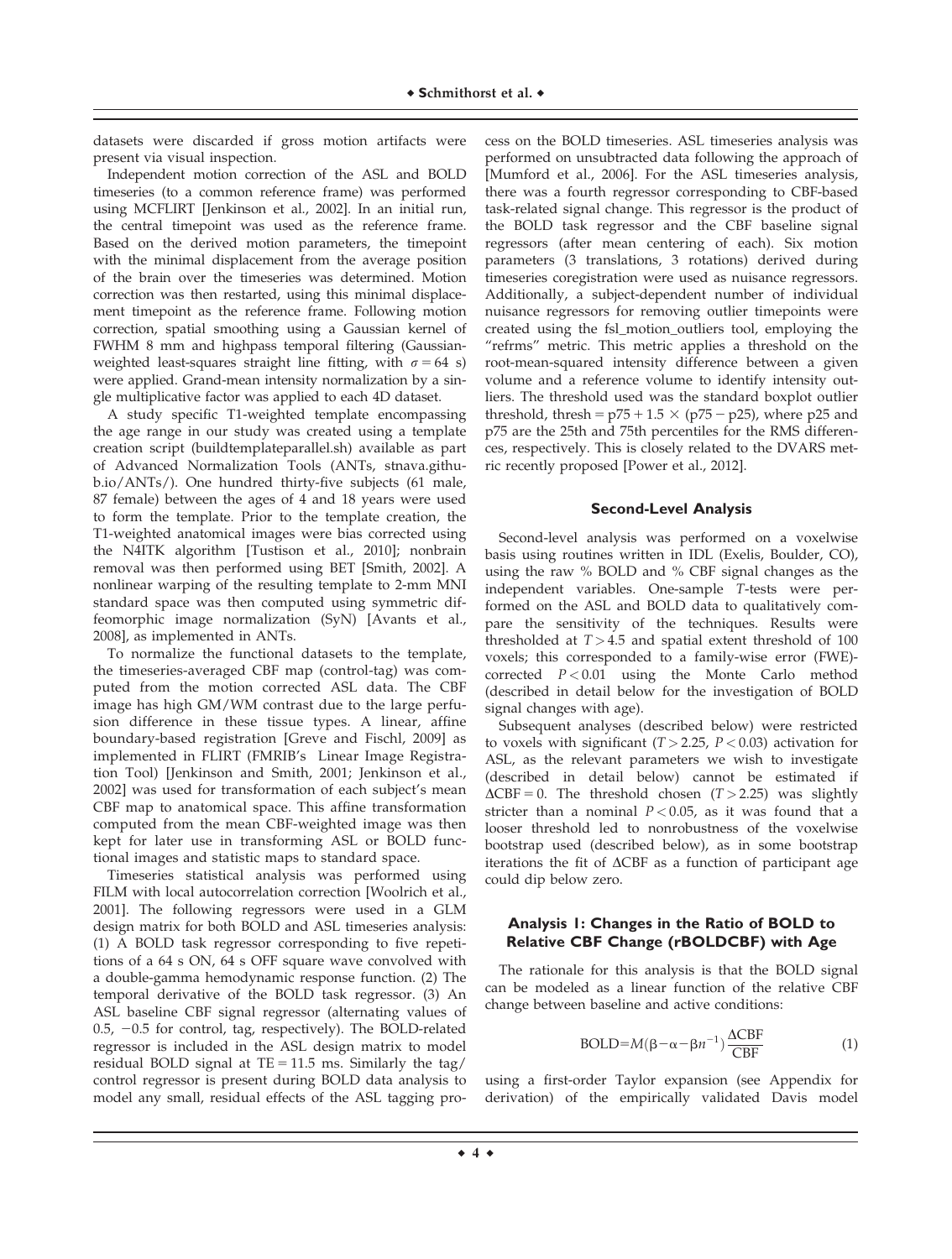[Davis et al., 1998; Griffeth and Buxton, 2011], where M is the theoretical maximum BOLD signal (related to baseline deoxyhemoglobin content),  $\beta$  is a parameter relating deoxyhemoglobin concentration to MRI signal (a function of blood vessel geometry),  $\alpha$  is a parameter (known as Grubb's constant) relating blood volume change to CBF change,  $n$  is the neuralglial–vascular coupling constant (defined below),  $CBF_0$  is the blood flow in the baseline condition, CBF is the blood flow in the active condition,  $\triangle CBF = CBF - CBF_0.$ 

The neuralglial–vascular coupling constant  $n$  is of primary interest in the current analysis and is defined as:

$$
n = \frac{\frac{\Delta CBF}{CBER_0}}{\frac{\Delta CMRO_2}{CMRO_{20}}}
$$
 (2)

where  $CMRO<sub>20</sub>$  is the metabolic rate of oxygen in the baseline condition,  $CMRO<sub>2</sub>$  is the metabolic rate of oxygen in the active condition,  $\triangle CMRO_2 = CMRO_2 - CMRO_{20}$ . Assuming minimal changes in  $M$  or  $\alpha$  with age during development (cf. Discussion section), from Eq. (1), we can infer age-related changes in  $n$  from age-related changes in rBOLDCBF without the need to estimate absolute values of either M or n. Diverging from typical nomenclature in the literature, we have renamed  $n$  the neuralglial–vascular coupling constant (instead of neurovascular coupling constant) since a significant portion, estimated at 15%–30%, of oxidative metabolism in the brain occurs in astrocytes and not neurons [Hertz et al., 2007]. n will be an accurate estimator of neurovascular coupling only if the ratio of neuronal oxygen metabolism to astrocytic oxygen metabolism does not change with task condition. (Implications for violation of this assumption are mentioned in the Discussion section.)

To find regions with significant age-related changes in rBOLDCBF, the calculated  $\Delta CBF/CBF$  and BOLD values in each voxel were linearly fit to participant age. The fitted values were then used in Eq. (1) to generate estimates of the rate of change of rBOLDCBF coupling with participant age. Statistical significance was ascertained using a wild bootstrap (detailed below). This procedure is used in preference to a direct estimate of rBOLDCBF from Eq. (1) as noise in the CBF data results in very high errors in the estimate due to division by numbers close to zero. (We did not attempt higher-order models as the goal of this analysis was not to attempt to accurately map developmental trajectories, but only to test for the existence of age-related changes; linear models are typically used in standard GLM analyses of neuroimaging data. Additionally, we were precluded from accurate modeling of nonlinear fits due to the amount of noise in the CBF data.)

# **Analysis 2: Changes in Neuronal Activity (as indexed by CMRO2) with Age**

The rationale for this analysis is that we also wish to understand developmental changes in the brain's func-

tional organization (above and beyond physiologic factors). Therefore, we used a similar voxelwise procedure to investigate age-related changes in neuronal activity (indexed by  $CMRO<sub>2</sub>$ ) distinct from changes in hyperemia. We use the following expression for the BOLD signal (see Appendix for derivation):

$$
BOLD = M(\beta - \alpha) \frac{\Delta CBF}{CBF} - M\beta \frac{\Delta CMRO_2}{CMRO_{20}} \left(1 - \frac{\Delta CBF}{CBF}\right) \tag{3}
$$

However, the presence of the intercept term here, however, means that we cannot simply compute a ratio (unlike Analysis 1) and we need to estimate values for  $M$ ,  $\alpha$ , and  $\beta$  in order to investigate changes in  $\Delta CMRO_2/CMRO_{20}$ with participant age. We used literature values of  $\beta = 1.3$ and  $\alpha = 0.2$  [Chen and Pike, 2009]. We note that an estimate of M at each voxel is available from Eq. (1) using the participant-wise averages of BOLD and  $\Delta$ CBF/CBF, if the average  $n$  were also known. Therefore, we assumed a participant-wise average value of  $n = 2.0$  as found in previous studies [Hoge et al., 1999]. (Note that while our analysis assumes a value for the participant-wise average  $n$ , it does not assume a fixed  $n$  across participants.) Using these estimates of  $M$  [from Eq. (1)], the linearly fitted  $\Delta CBF/$ CBF and BOLD values from Analysis 1 were used in Eq. (3) to generate estimates of the rate of change of  $\Delta CMRO_2/CMRO_{20}$  with participant age. Statistical significance was ascertained using a wild bootstrap (detailed below).

# **Statistical Significance Assessed Using Novel Voxelwise Wild Bootstrap**

For each analysis, T-scores (parameter estimates and their standard errors) for each voxel were computed using a wild bootstrap procedure (250 iterations). Statistical significance (FWE) was assessed using the same wild bootstrap but with the null hypothesis enforced to create "noise" maps [Ledberg et al., 1998]. To maintain the residual spatial autocorrelation and not bias the estimate of significance, the sign multiplying each residual was kept constant over the whole brain for each bootstrap iteration. For a T threshold of 2.75 and a spatial extent threshold of 200 voxels, the wild bootstrap procedure revealed these thresholds to correspond with a FWE-corrected  $P < 0.05$ .

# **Analysis 3: Investigating Changes in BOLD Signal with Age**

For comparison with prior studies, a standard GLM was used to find regions with a significant correlation of BOLD signal with participant age. The number of degrees of freedom from the first-level analysis was incorporated into the design matrix as a covariate. Statistical significance was assessed via the Monte Carlo method of Ledberg et al. [1998] with estimates of spatial autocorrelation taken from the fit residuals. A  $T$  threshold of 2.75 and spatial extent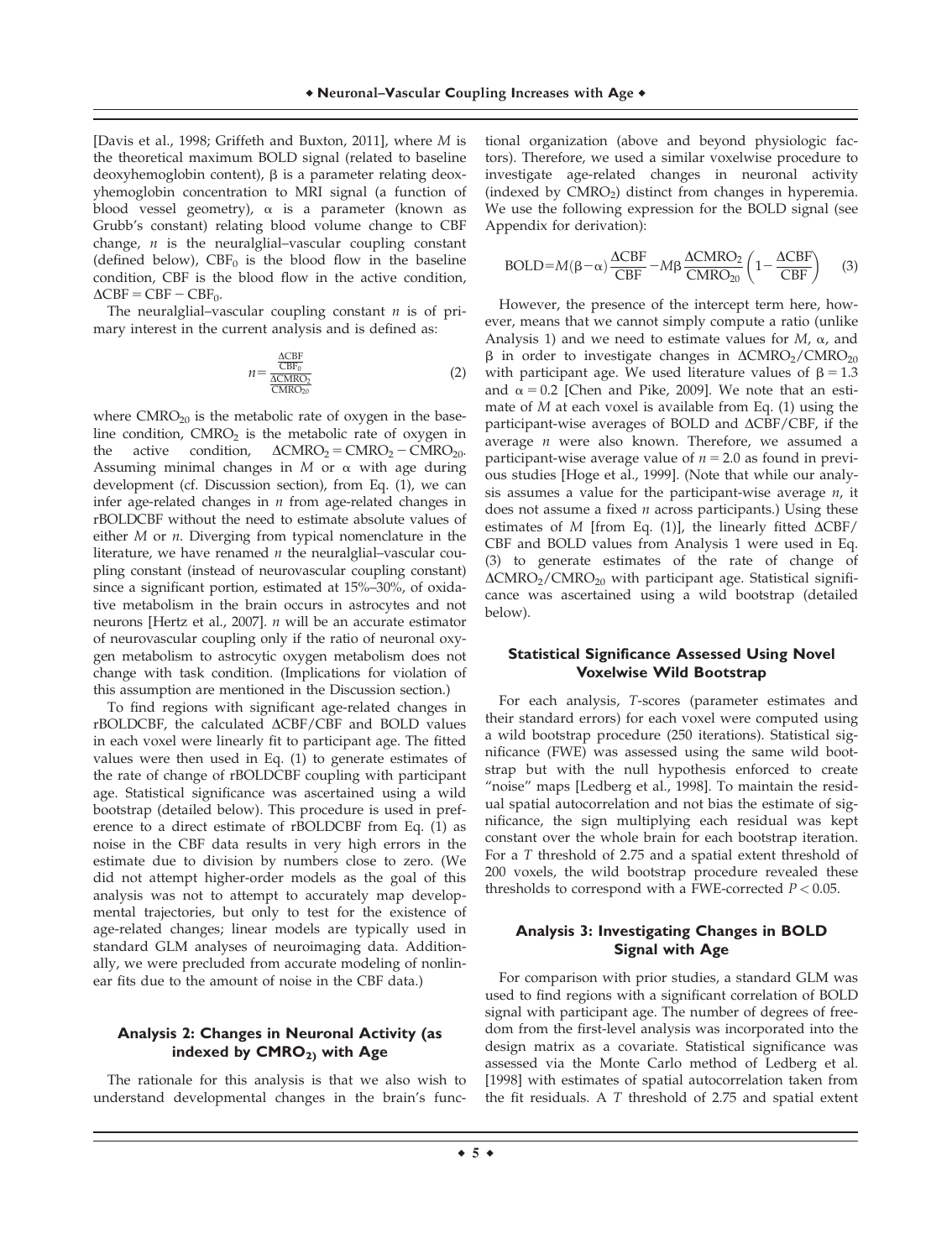threshold of 150 voxels corresponded to a FWE-corrected  $P < 0.05$  (the spatial extent threshold is slightly smaller than for the previous analyses as the intrinsic spatial smoothness is lower since only BOLD data and not combined ASL–BOLD data was used in the analysis).

#### **Post hoc Region of Interest Analyses**

ROI analyses were performed for each region found in Analyses 2 and 3 to investigate, which factors are driving the age-related changes seen in relative  $CMRO<sub>2</sub>$  and  $BOLD$ signal, respectively. For each participant, BOLD and CBF values were averaged over the ROI. M was estimated in the same manner as Analysis 2 (assuming participant-wise average  $n = 2.0$ ; note, however, that assuming a participant-wise average value of  $n$  does not preclude agerelated changes in  $n$ ).  $\Delta CMRO_2/CMRO_{20}$  was then directly calculated from Eq. (3) (the higher SNR available from voxel averaging makes this procedure feasible). Since noise present in the  $\Delta CMRO_2/CMRO_{20}$  data still precluded a direct calculation of *n*, BOLD,  $\triangle CBF/CBF_0$ , and  $\triangle CMRO_2$ /  $CMRO<sub>20</sub>$  were linearly fit to participant age. The fitted values were then used to compute median and 95% confidence limits on  $n$  as a function of participant age [from Eqs. (1), (2), and (3)] using a bootstrap (resampling with replacement; 1,000 iterations). (This analysis is circular only to the extent that absolute values of  $\triangle CMRO_2$  and n are computed using our assumed participant wise  $n = 2.0$ , and our results should not be taken as indicative of absolute values of these parameters; however, our analysis is not circular insofar as age-related changes in relative  $\triangle CMRO_2$  and *n* are our variables of interest.)

# **RESULTS**

We present results from the Pediatric Functional Neuroimaging Research Network database (C-MIND). All data (including functional ASL/BOLD, baseline CBF measure-



#### **Figure 1.**

Map showing regions of significant functional BOLD activation during performance of a narrative comprehension task by 113 participants of age 3–18 years. [Color figure can be viewed in the online issue, which is available at [wileyonlinelibrary.com.](http://wileyonlinelibrary.com)]



**Figure 2.**

Map showing regions of significant functional ASL activation during performance of a narrative comprehension task by 113 participants of age 3–18 years. [Color figure can be viewed in the online issue, which is available at [wileyonlinelibrary.com.](http://wileyonlinelibrary.com)]

ments, and whole-brain T1-anatomical scans) is freely available online from the C-MIND database in either raw or postprocessed format ([https://research.cchmc.org/c](https://research.cchmc.org/c-mind/)[mind/\)](https://research.cchmc.org/c-mind/), as well as demographic, neuropsychological, and neurobehavioral data. In the dataset presented here, participants performed a "child-friendly" task-based fMRI paradigm (narrative comprehension) previously used to study the neural circuitry of child language development [Holland et al., 2007]. Data was acquired using a combined ASL/BOLD data acquisition technique optimized for whole-brain acquisitions [Schmithorst et al., 2014]. BOLD data from this task has shown increases in signal with age [Szaflarski et al., 2012] despite the fact that narrative comprehension is an early-developing language skill, raising the question of whether the increased BOLD signal may have a different etiology than increased neuronal activity. A qualitative comparison of the two techniques (Figs. 1 and 2) reveals similar sensitivity for the two techniques, with perhaps somewhat greater sensitivity overall for BOLD: while both techniques robustly detected activation in the middle and superior temporal gyri in both hemispheres, the BOLD technique additionally found activation in the medial frontal gyrus and inferior frontal gyrus in the left hemisphere. Conversely, activation in the left cerebellum was only detected with ASL.

For Analysis 1, we used a novel voxelwise bootstrap analysis procedure (which properly accounts for multiple comparisons in assessment of statistical significance) to find regions with changing rBOLDCBF coupling with age, representative of changing  $n$  with age (analysis was restricted to regions with significant group ASL activation). Increases in  $n$  with age were seen for most regions activated during the task, including the middle temporal gyri bilaterally, and in the left inferior frontal gyrus (BA 47) as illustrated in Figure 3.

These findings of increasing  $n$  with age observed in Analysis 1 allow us to infer developmental changes in neurovascular physiology. To investigate possible changes in brain function, we used the same voxelwise wild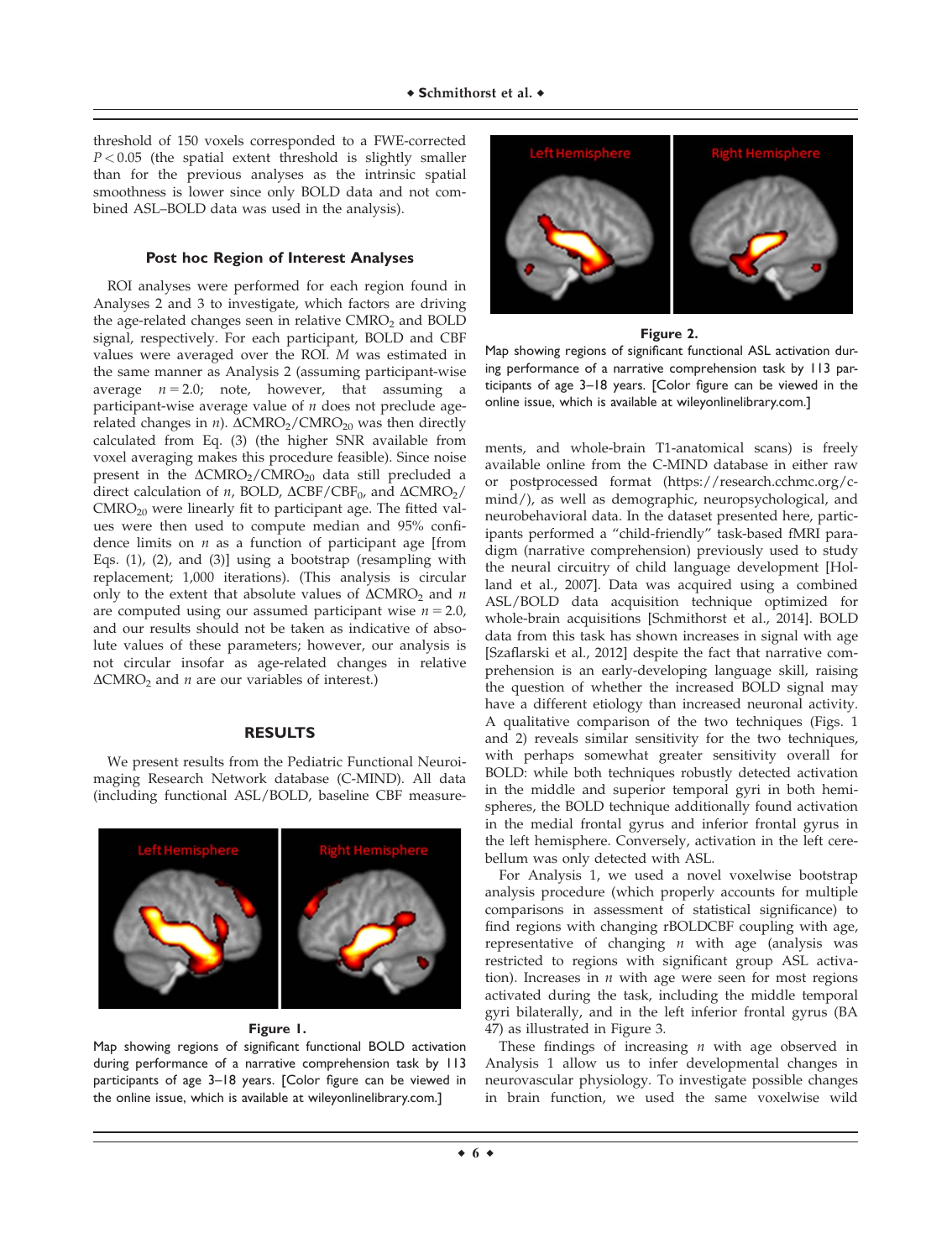

#### **Figure 3.**

Map showing regions of significant change in the ratio of BOLD signal to  $\triangle$ CBF/CBF [rBOLDCBF; a marker for neuralglial-vascular coupling (*n*)] as a function of age during performance of a narrative comprehension task by 113 participants of age 3–18 years (Analysis 1). Regions with increasing rBOLDCBF as a function of age are indicated by warm colors. [Color figure can be viewed in the online issue, which is available at [wileyonlineli](http://wileyonlinelibrary.com)[brary.com.](http://wileyonlinelibrary.com)]

bootstrap procedure to find regions with changing relative  $\Delta CMRO<sub>2</sub>$  with age (representative of neuronal activity). Most of the regions found to exhibit a positive relation between age and neuralglial–vascular coupling as shown in Figure 1 also displayed a negative relation between age and relative  $\triangle CMRO<sub>2</sub>$  as illustrated in Figure 4. Results did not depend significantly on the choice of average  $n$ (data not shown).

Post hoc analyses examining BOLD and CBF changes with age were performed on the regions with relative  $CMRO<sub>2</sub>$  decreases with age found in Analysis 2 (averaging the BOLD and CBF values for each participant across the region of interest). Figure 5 displays the result of this analysis for the left middle temporal gyrus, revealing that  $n$ increased with participant age  $(P < 0.025$ , via bootstrap). The combination of decreasing relative  $\triangle CMRO_2$  and increasing  $n$  results in the BOLD signal remaining fairly constant ( $R = -0.05$ ,  $P > 0.5$ ), but the relative CBF decreasing with participant age ( $R = -0.29$ ,  $P < 0.01$ ).

Results from Analysis 1 provide strong evidence that neurovascular coupling increases with age—this physiologic change may underlie age-related increases in BOLD frequently observed in previous studies, while neuronal activity in the same regions may be stable or even decrease across development. To investigate this, in Analysis 3, we performed a voxelwise analysis on the BOLD data only, testing for regions with increased BOLD signal with age. We found increased BOLD signal with age only in a specific subregion of the middle temporal gyrus in the left hemisphere, shown in Figure 6.

A similar post hoc ROI analysis was performed on the subregion with BOLD signal increases with age, revealing no significant age-related change in relative CBF  $(R = -0.04, P > 0.5)$ . Further analysis revealed (Fig. 7) that the BOLD signal increase is driven by a significant agerelated increase in  $n$  ( $P < 0.05$ , via bootstrap) with no significant change seen in relative  $\triangle CMRO_2$  ( $R = -0.1$ ,  $P > 0.3$ ). (Note that in the adolescent age range from age 12 to 18 years, the variability on our estimates of  $n$ increases dramatically as a result of the dependence of this term on the change in  $\Delta CMRO<sub>2</sub>$  in the denominator in Eq. (2), which dramatically decreases with age).

# **DISCUSSION**

An increasing number of fMRI studies in the published literature discuss changes in BOLD signal with age in children as a surrogate marker for cognitive brain development. The current analysis goes beyond examination of BOLD changes alone to investigate developmental changes in the relation between neuronal activity, CBF, and BOLD signal. This is an important area of research since little is known about how neuronal–vascular coupling may change with development during childhood. Our findings have implications for interpretation of developmental fMRI studies and raise questions concerning the underlying mechanism that couples neuronal activity reflected in  $CMRO<sub>2</sub>$  to CBF in the developing brain.

We found evidence of age-related changes in  $n$  in many of the regions activated during the language stimulation task, including the middle temporal gyrus and left inferior frontal gyrus (BA 47), and most of these regions also displayed evidence of decreased relative  $\triangle CMRO_2$ . However, increased BOLD signal was only found in a small subregion of the left middle temporal gyrus, agreeing with previous reports [Holland et al., 2007; Szaflarski et al., 2012].

These results indicate that important facets of brain development may not be detectable via BOLD imaging if changes in neuronal–vascular coupling are opposite to



#### **Figure 4.**

Map showing regions of significant change in relative cerebral metabolic rate of oxygen (CMRO<sub>2</sub>; a marker for neuronal activity) as a function of age during performance of a narrative comprehension task by 113 participants of age 3–18 years (Analysis 2). Regions where  $\Delta CMRO_2/CMRO_{20}$  decreases significantly with age are indicated by cold colors. [Color figure can be viewed in the online issue, which is available at [wileyonlineli](http://wileyonlinelibrary.com)[brary.com.](http://wileyonlinelibrary.com)]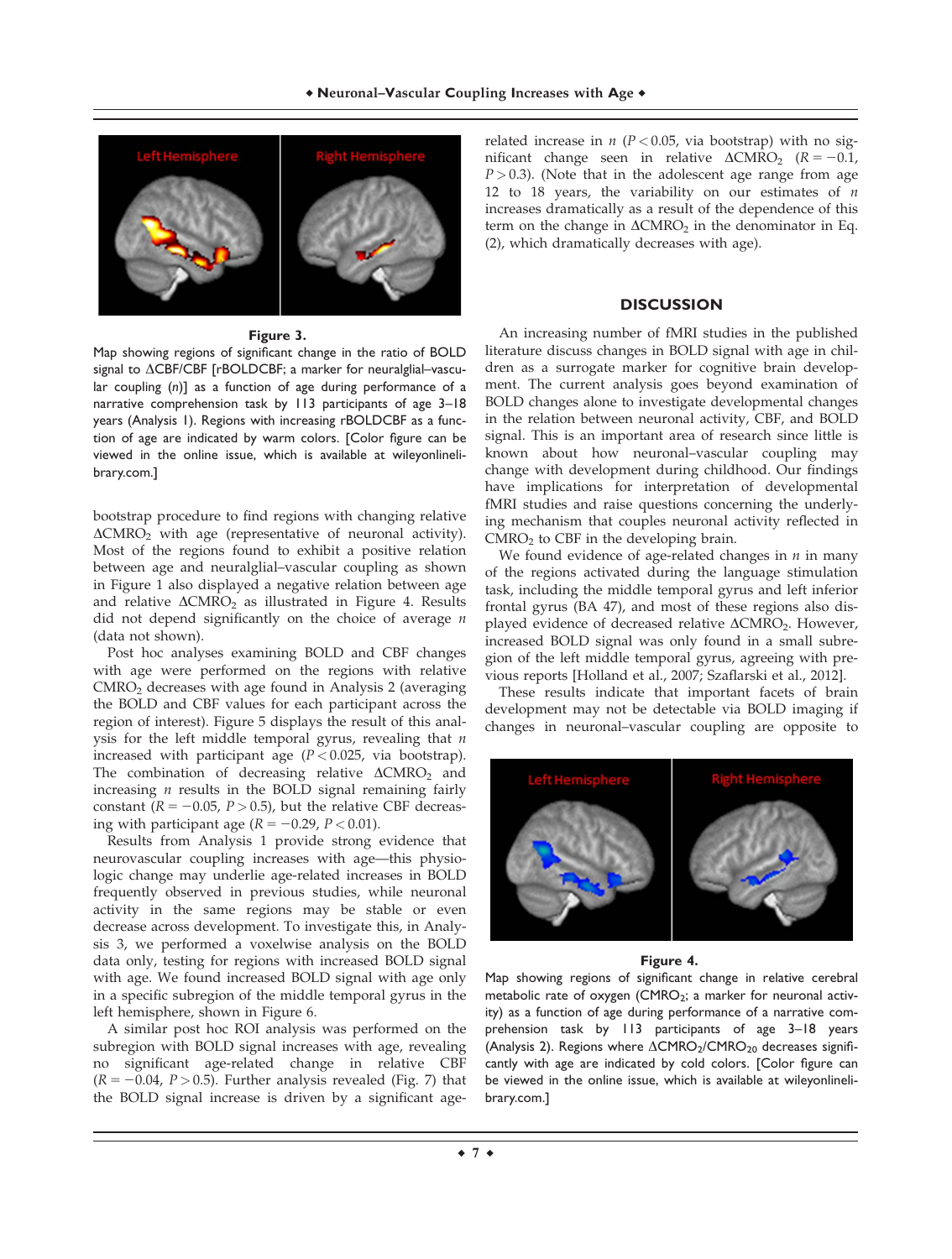



Graphs of CBF % signal change (top left), and BOLD % signal change (top right) in the left middle temporal gyrus (highlighted in Figure 4) as a function of age during performance of a narrative comprehension task by 113 participants of age 3–18 years (solid lines are linear fits vs. participant age). Note CBF decreases with participant age while BOLD signal remains constant with age. This indicates decreasing relative  $CMRO<sub>2</sub>$  change

changes in neuronal activity, as a decrease in relative  $\triangle CMRO_2$  combined with increased *n* can result in decreasing relative  $\triangle CBF$  and constant BOLD signal. Here we found, for an "early-developing" language task (narrative comprehension), evidence for widespread changes in neuronal activity, showing decreased activity in higher-order auditory association, semantic processing, and visual processing regions, likely associated with more efficient processing.

These findings also reveal a danger of misinterpreting developmental changes in BOLD signal as related to neuronal activity, whereas they may be instead be driven by changes in neuronal–vascular coupling. In several studies

with age (bottom left), and increasing *n* with age (bottom right). Values of *n* plotted are median (solid line) and 95% confidence intervals (error bars) obtained from bootstrapping (1,000 iterations, resampling with replacement) of a linear fit of participant age to CBF and CMRO<sub>2</sub>. (Error bars are much larger at older ages due to the lower values of  $CMRO<sub>2</sub>$ .)

involving elderly populations, neuronal–vascular coupling has been identified as a significant confound, causing BOLD signal decreases in some regions for which neuronal activity was found to actually increase when controlled for the changes in coupling [Hutchison et al., 2013; Peiying et al., 2013]. The correlation of BOLD signal with age previously observed for this task was interpreted as greater neuronal activation [Szaflarski et al., 2012]. However, our results demonstrate that this result is instead driven by increased  $n$ . Interestingly, the increase in BOLD signal was found precisely in the subregion of the left middle temporal gyrus for which no decrease in relative  $\Delta CMRO_2$  was found.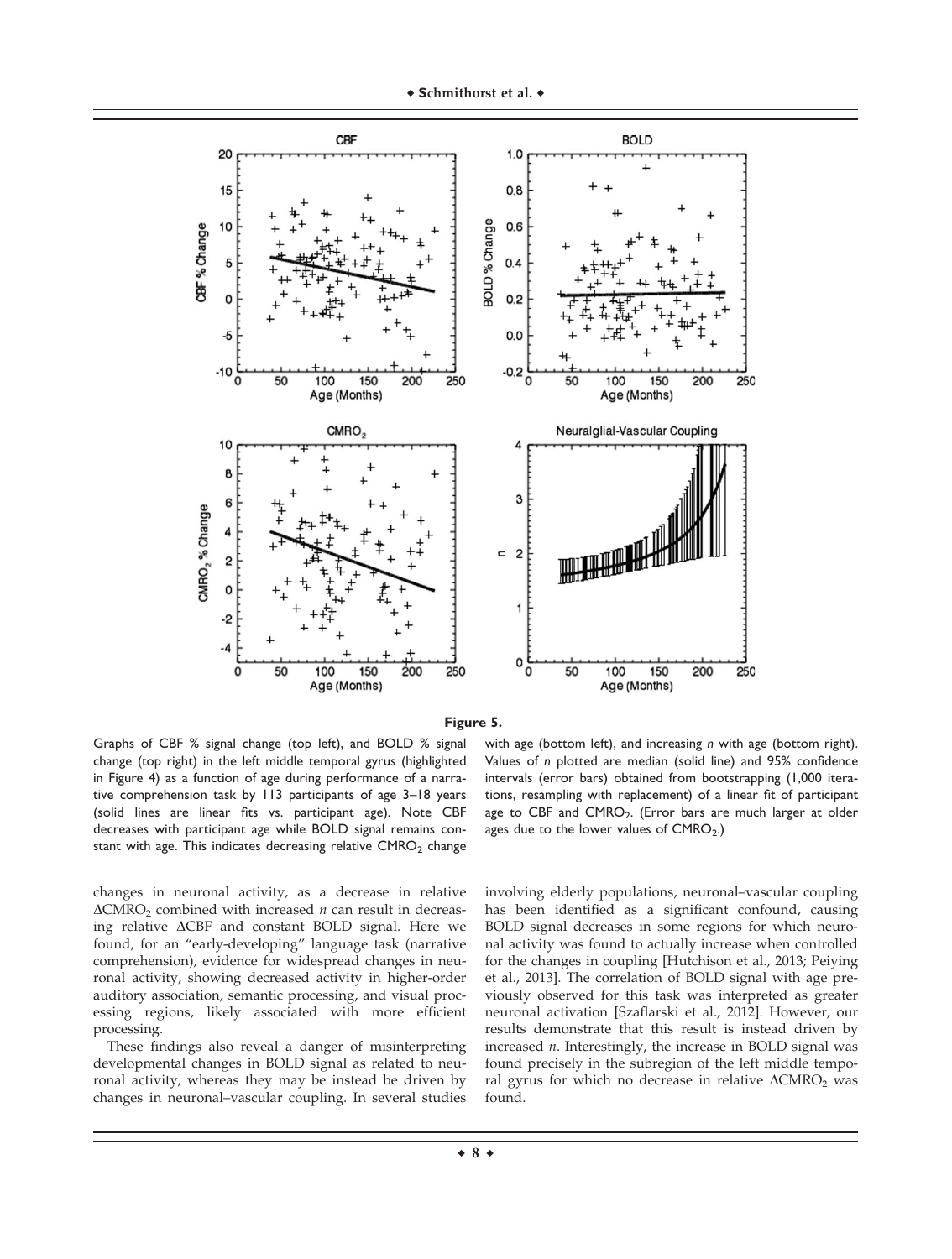

#### **Figure 6.**

Map of BOLD signal as a function of age during performance of a narrative comprehension task by 113 participants of age 3–18 years (Analysis 3). Regions with increasing BOLD signal with age are indicated by warm colors. [Color figure can be viewed in the online issue, which is available at [wileyonlinelibrary.com.](http://wileyonlinelibrary.com)]

Our results, therefore, fail to support the blanket claim [Church et al., 2010] that "Developmental differences are not vascular" (p. 855). Nevertheless, we certainly also would not support the alternative blanket claim that "All developmental differences are vascular." The arguments raised to the contrary [Church et al., 2010, 2012] are reasonable and certainly merit further discussion. In a commentary on the review article [Harris et al., 2011] in which developmental changes in neuronal–vascular coupling are hypothesized to be a significant confound, Church et al. [2012] cite two main pieces of evidence against a significant contribution from neuronal–vascular coupling differences: (1) adult and child BOLD % signal change is not significantly different over most of the brain; and (2) observed differences are task specific and not task general. Regarding (1), our study also showed no difference in BOLD signal between older and younger children for most of the regions activated during the task. However, this was shown to not result from neuronal activity and neuronal–vascular coupling remaining constant with age, but rather the result of counteracting differences. Indeed, we do find it quite plausible that over development, as the brain becomes more efficient at performing various cognitive tasks, the amount of neural resources needed to perform those tasks will decrease. Stronger evidence is provided by (2), however, especially if different tasks produce opposite differences in BOLD signal (e.g., more BOLD signal in the older age group for one task, but less BOLD signal for another). It is possible, as commented by [Harris et al., 2011], that different inputs to a given region could have different developmental trajectories in the relation of vascular response to neuronal activity. We admittedly find this possibility rather far-fetched (although we note it could be investigated by task-based ASL/BOLD fMRI experiments similar to that performed in the present study), and we would indeed interpret this data as indicative of differing developmental trajectories in neuronal activity dependent on task. However, we note that from

this conclusion we cannot infer differences in neuronal activity for any single task; but only that, if neuronal activity is unchanged for one task, there must be differences in the other. We would, therefore, modify the conclusion [Church et al., 2010] that "Such manipulations of activity should not be possible if the differences in brain activity over age were due to neurovascular effects" (p. 855) to read "Such manipulations of activity should not be possible if all differences in brain activity over age were due to neurovascular effects."

In addition to the two pieces of evidence cited above, additional pieces of evidence have also been put forth [Church et al., 2010]: (1) Regionally dependent increases and decreases in BOLD signal differences arise from performance of the same task; and (2) the location of group differences is task-dependent. While the data in (1) can be explained via regionally dependent changes in neuronal– vascular coupling, this is not sufficient to explain the data in (2), which we would again interpret as task-dependent differences in developmental trajectories of neuronal activation, but with the same difficulties in inferring conclusions about any single task as stated above. Thus, we would again modify the statement [Church et al., 2010] that "A developmental difference in neurovascular coupling cannot account for this array of observations." (p. 855) to read "Developmental differences in neurovascular coupling cannot account for this array of observations in toto, but they may account for some of the findings."

We note the same possibility of misinterpreting changes in BOLD signal is present in fcMRI studies, where correlations of spontaneous BOLD signal changes are measured, rather than comparisons between a task and baseline condition. Increased neuronal–vascular coupling in two brain regions will result in increased measured functional connectivity between those regions even with similar levels of synchronous neural activity because the correlation coefficient (full or partial) used as a metric of connection strength will increase with the BOLD signal strength. This confound may be of less concern when graph theory (see [Rubinov and Sporns, 2010] for a review) is used to characterize brain network topology, if statistical controls are applied for overall network cost (corresponding to overall connectivity). However, regional differences in neuronal– vascular coupling with development may also yield spurious differences in brain network topology.

The above confounds are likely to be more severe when BOLD fMRI is used to investigate neurocognitive or neurodevelopmental disorders. Such pathologies may further alter the development of neuronal–vascular coupling as well as synaptogenesis and overall brain architecture. Pathologies directly associated with hemoglobin or vascular pathology (e.g., sickle cell anemia, pediatric stroke) have obvious implications for measuring the BOLD response. The presence of sickle cell anemia has been associated with reduced BOLD signal, even when a number of parameters that likely impact the neural–vascular coupling are statistically controlled [Zou et al., 2011]. Less obvious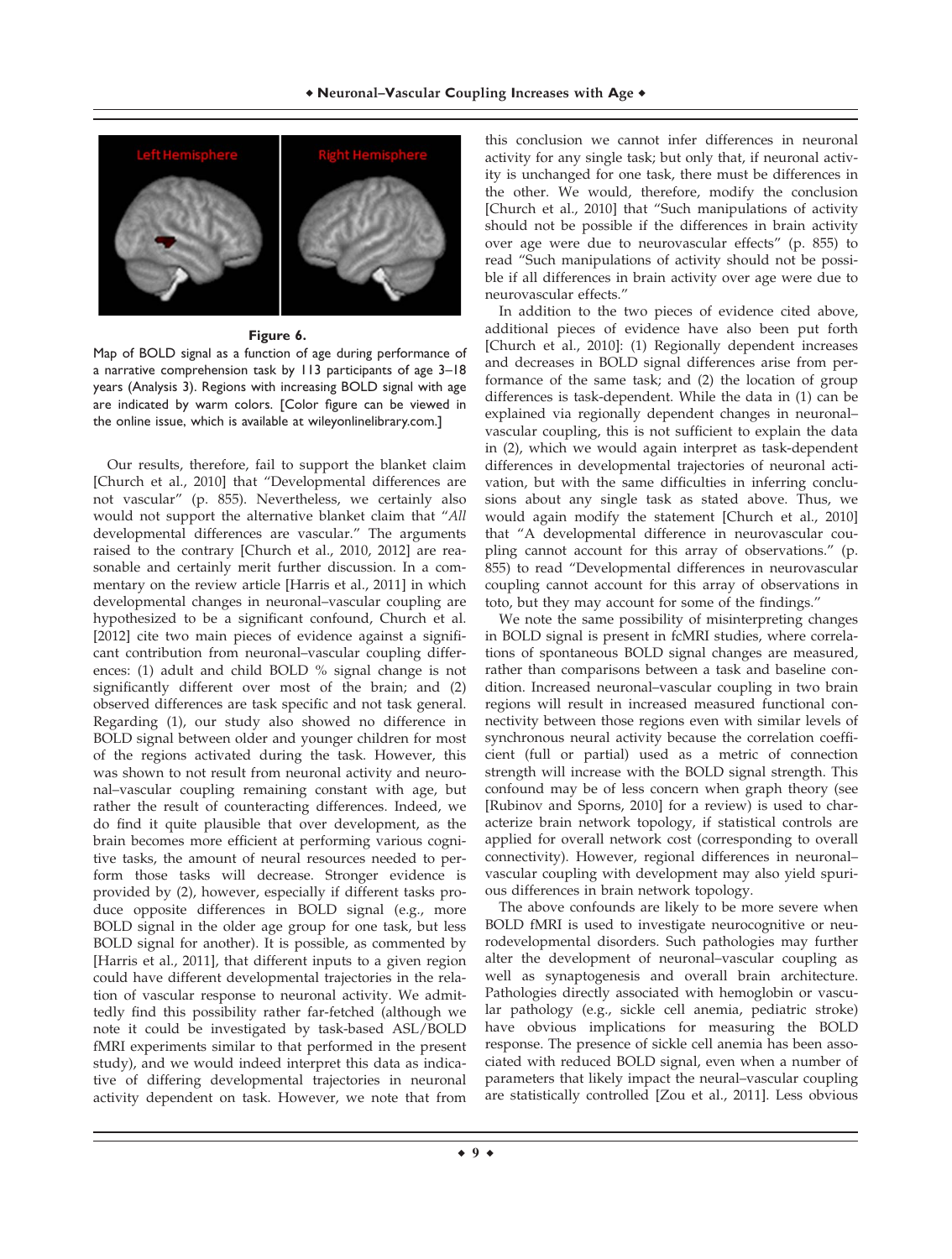



Graphs of CBF % signal change (top left), and BOLD % signal change (top right) in a subregion of the left middle temporal gyrus (cf. Figure 6) as a function of age during performance of a narrative comprehension task by 113 participants of age 3–18 years (solid lines are linear fits of signal change vs. participant age). Note increasing BOLD signal vs. participant age while relative CBF change remains constant with age. This is driven by rel-

cases are developmental disorders in which signs of micropathology indirectly implicate the vasculature. For example, microscopic scarring surrounding blood vessels has been reported in autopsied cases of dyslexia [Humphreys et al., 1990]. These more subtle abnormalities may signal vascular effects, but the impact of these on the measurement of BOLD signal in this population is unknown.

We hypothesize that astrocytes (glial cells whose processes ensheath synapses, capillaries, and neuronal perikarya) and astrocytic plasticity underlie the physiological mechanisms behind the developmental changes seen in neuronal–vascular coupling. Much evidence to date demonstrates hyperemia is in large part mediated by glutamate

atively constant  $\% \Delta CMRO_2$  change with age (bottom left), and increasing *n* with age (bottom right). Values of *n* plotted are median (solid line) and 95% confidence intervals (error bars) obtained from bootstrapping (1,000 iterations, resampling with replacement) of a linear fit of participant age to CBF and relative  $\triangle CMRO_2$ . (Error bars are much larger at older ages due to the lower values of  $\triangle CMRO_2$ .)

metabolism in astrocytes [Figley and Stroman, 2011; Koehler et al., 2009; Petzold and Murthy, 2011], which have also been shown to be involved in signaling pathways [Ben Achour and Pascual, 2012] as well as synaptic plasticity [Clarke and Barres, 2013]. During excitatory neuronal activity, perisynaptic glutamate is taken up by astrocytic processes; the specific transporter systems involved require energy supplied via glycolysis [Filosa et al., 2004]. While some of the lactate produced by glycolysis may be used by postsynaptic neurons for oxidative phosphorylation (as proposed in the astrocyte–neuron lactate shuttle hypothesis [Pellerin et al., 1998]), lactate is also a mediator of hyperemia, as shown by in vivo experiments [Lin et al., 2010].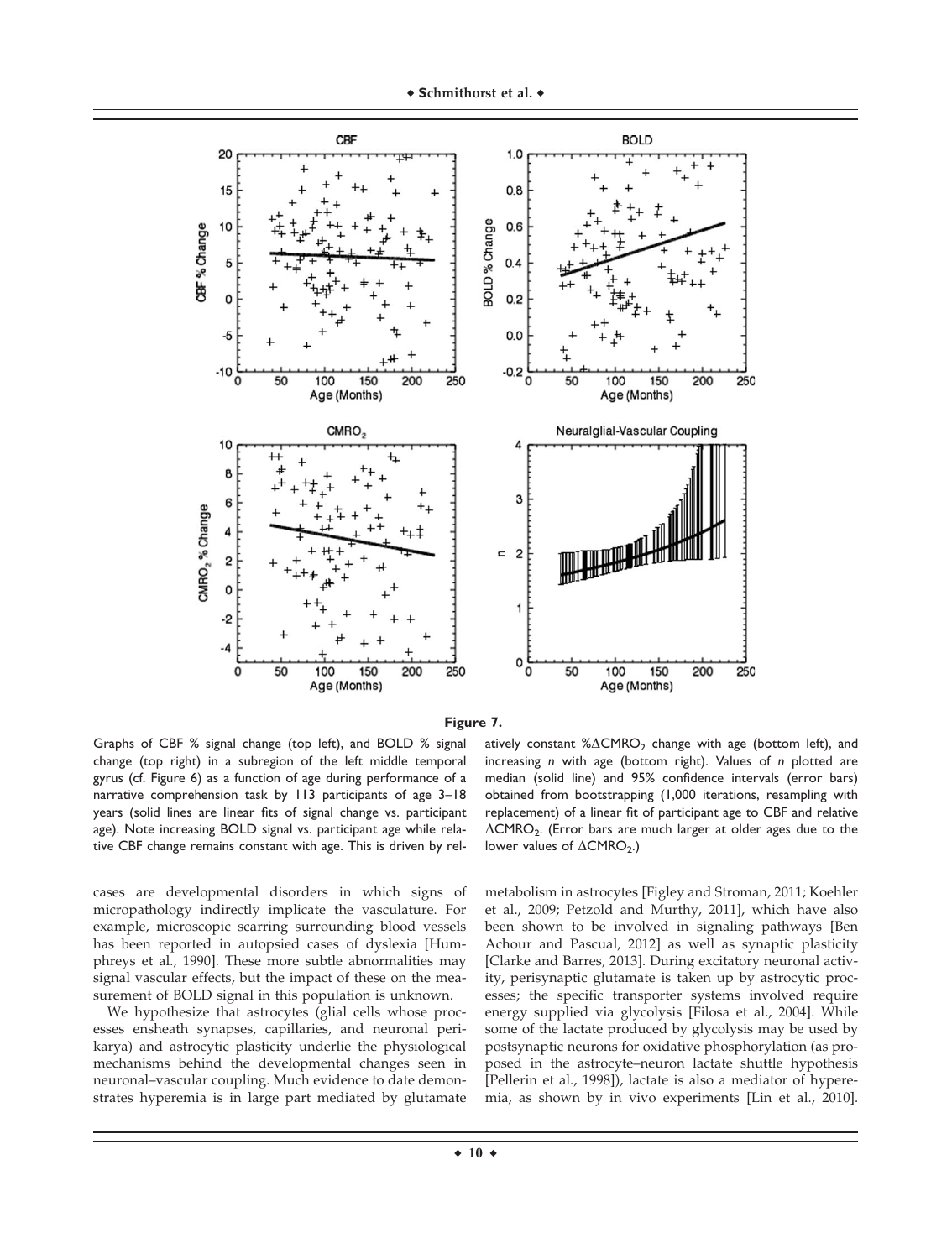There are also additional metabolic pathways resulting in glycolysis-mediated vasodilation [Stobart and Anderson, 2013].

A straightforward explanation for changing neuronal– vascular coupling, therefore, is an increased or decreased number of astrocytic processes contacting synapses. Indeed the concept of the "tripartite synapse" is now mainstream in neuroscience [Araque et al., 1999; Oberheim et al., 2006], with about half of synapses contacted by astrocytes [Ventura and Harris, 1999]. More processes contacting synapses will result in increased glutamate uptake, a greater amount of glycolysis and/or glycogenolysis, and therefore, a greater amount of lactate and contributions from other metabolic pathways contributing to greater vasodilation. This explanation also is consistent with our findings of inverse correlation between neuronal activity and neuronal–vascular coupling. If neuronal density does not correlate with astrocytic density, then the number of astrocytes and astrocytic processes per neuron will decrease with increasing neuronal density. A conceivable alternative explanation for changing neuronal–astrocyte coupling with age is a changing number of "footplate" astrocytic processes contacting capillaries, as has been seen in mood disorders [Rajkowska et al., 2013].

Convergent evidence also demonstrates astrocytes function as more than simple supporting cells and play an active role in brain development. Bidirectional connectivity between neurons and astrocytes has been demonstrated [Araque, 2008] as astrocyte  $Ca^{2+}$  elevations can trigger the release of gliotransmitters, which modulate neuronal activity as well as synaptic transmission and plasticity. Accordingly, astrocytic glycogenolysis and astrocyte–neuron lactate transfer has been shown to be necessary for synaptic plasticity and long-term potentiation [Suzuki et al., 2011]. Additionally, astrocytic contact with synapses has been shown to be experience-dependent in rats reared in a complex environment [Jones and Greenough, 1996], especially in cortical layer IV. Thus, our results suggest that in addition to developing neuronal activity and connectivity, astrocytes and astrocytic processes may play a key role in functional brain development in children.

As discussed earlier, our results are subject to the important confound that  $n$ , which we have accurately renamed the neuralglial–vascular coupling constant, is only an approximation for the neuronal–vascular coupling constant, as baseline  $CMRO<sub>2</sub>$  is not solely due to neuronal activity. Astrocytic oxidative metabolism is estimated to account for approximately 15%–30% of total oxidative metabolism in the brain [Hertz et al., 2007]. Conceivably, this confound could substantially affect our results. If baseline astrocytic oxidative metabolism is 30% of total baseline oxidative metabolism (assuming no task-related increase in astrocytic oxidative metabolism), the neuronal CMRO2 relative change will be underestimated by a factor of approximately 1.86 (due to the error of equating baseline neuronal  $CMRO<sub>2</sub>$  with baseline total  $CMRO<sub>2</sub>$ ), and thus  $n$  (neuralglial–vascular coupling) will overestimate the true neuronal–vascular coupling by a factor of approximately 1.86. We, therefore, cannot rule out the possibility that some of the age-related changes seen in our data may be partly driven by age-related changes in baseline astrocytic oxidative metabolism (for which there is currently no data available, since estimation of astrocytic oxidative metabolism requires the use of invasive tracers such as labeled acetate [Wyss et al., 2011] unsuitable for use in a healthy pediatric population).

However, we do not think this confound appreciably affects the conclusions, we are drawing from our study for the following reasons. In the first place, under task conditions, while the majority of the increased energy demand in astrocytes is met through glycolysis, a significant portion of the increased energy demand has been empirically shown to be also met through oxidative phosphorylation [Cruz et al., 2005; Ivanov et al., 2014; Wyss et al., 2008]. If the relative increase in astrocytic oxidative metabolism is sufficiently large to approximate the relative increase in neuronal oxidative metabolism, n will have much less bias as an estimator of neuronal–vascular coupling. More importantly, as we are hypothesizing an increased number of astrocytic processes contacting synapses with age, we would expect an age-related increase in baseline astrocytic oxidative metabolism relative to total oxidative metabolism, as the fraction of astrocytic oxidative metabolism to total oxidative metabolism has been shown to closely mirror the volume fraction of astrocytes [Hertz et al., 2007]. This effect, however, would only serve to cause a further spurious increase in BOLD signal with age unrelated to neuronal activity, as [cf. Eq. (3)] in addition to the increased blood flow  $(\triangle CBF/CBF)$  caused by the greater number of astrocytes, the relative change in oxygen metabolism ( $\Delta CMRO_2/CMRO_{20}$ ) will decrease (as the denominator is larger due to the greater astrocytic metabolism).

The main limitation of the study is that we were unable to control for possible age-related changes in the calibration constant M (maximum BOLD signal) in Eqs. (1) and (3). The age-related changes found in the BOLD–CBF relationship in Analysis 1 could, in theory, could be caused by increases in  $M$  as well as increases in  $n$ . Also, for Analysis 2, we needed to assume that M varied minimally with age (although regional variability was accounted for) to relate changes in BOLD–CBF ratio to relative CMRO<sub>2</sub>. We note, however, that despite this potential limitation, our conclusion about the danger of misinterpreting results in developmental BOLD studies remains valid, as possible agerelated changes in M constitute yet another confound which could result in changes in BOLD signal unrelated to neuronal activity. (We were also unable to control for possible age-related changes in  $\alpha$ , for which there is currently very limited data available.)

However, previous research summarized below indicates that (1) the magnitude of possible age-related changes in  $M$  ( $\sim$ 5–10%) is at least one order of magnitude less than those seen in relative  $\triangle CMRO_2$  or *n*, which change over the age range studied by approximately a factor of 2 (Figs. 5 and 7); and (2) the direction of age-related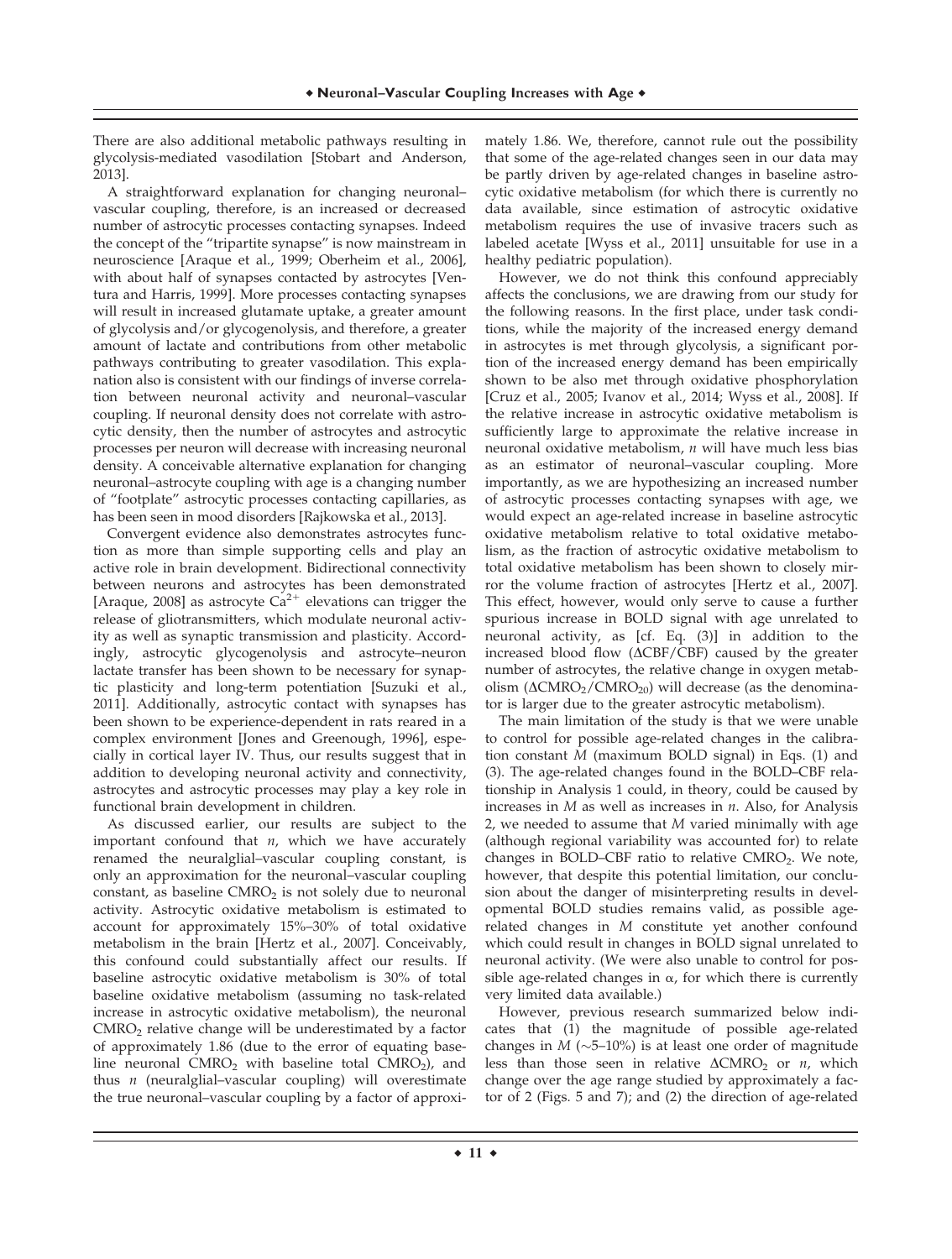changes in M is negative, thus controlling for them would only serve to increase the significance of our findings of increased *n* and decreased relative  $\triangle CMRO_2$ . *M* is a function of baseline hematocrit (Hct), cerebral blood volume  $(CBV_0)$ , and oxygen extraction fraction  $(OEF_0)$ , as well as other participant-independent parameters such as main magnetic field strength and MRI TE [Chiarelli et al., 2007]:

$$
M = A \times TE \times CBV_0 \times [dHb_0]^{\beta} = A \times TE \times CBV_0 \times [Het \times OEF_0]^{\beta}
$$
\n(4)

where A is a constant related to the main magnetic field strength and the susceptibility difference between blood and tissue, and  $dHb<sub>0</sub>$  is the baseline deoxyhemoglobin concentration. Hematocrit increases by approximately 10%– 15% during the developmental period [Orkin et al., 2009; Zierk et al., 2013]. However, baseline OEF decreases by approximately the same proportion [Takahashi et al., 1999]. Baseline CBV is related to baseline CBF values via a power law (Grubb's Equation [Grubb et al., 1974]), with the exponent  $[\alpha$  in Eqs. (1) and (3)] much less than 1 [Chen and Pike, 2009; Grubb et al., 1974; Leung et al., 2009]. Since baseline CBF shows a decrease with age [Biagi et al., 2007] in gray matter of approximately 20%–30%, age-related changes in baseline CBV are expected to be approximately 5%–10% or less. Putting this all together, we expect a slight decrease in M over the developmental period of approximately 5%–10% or less.

Assuming age-related changes in M do not represent a significant confound, our approach, therefore, enabled us to investigate age-related changes in  $n$  and relative  $\Delta CMRO<sub>2</sub>$  without knowledge of the actual value of M in a noncircular manner. This approach was taken as the focus of this study was to investigate whether developmental changes in neuronal–vascular coupling may represent a significant confound in developmental BOLD fMRI studies. However, a limitation of this approach is that estimation of the actual values of  $n$  and  $\Delta CMRO_2$  is not possible without circularly assuming an average value of  $n$  (as was done in Figs. 5 and 7 for illustrative purposes), which will be a subject for future research.

Future studies could incorporate a calibrated fMRI experiment [Blockley et al., 2013; Hoge, 2012] involving a hypercapnic challenge [Davis et al., 1998], hyperoxic challenge [Chiarelli et al., 2007], carbogen (combined  $CO<sub>2</sub>$  and O2) challenge [Gauthier et al., 2011], or breath-hold experiment [Bulte et al., 2009], allowing direct estimation of M. However, there are specific challenges in the application of these techniques in pediatric populations. Alternatively, another modality may be used such as near-infrared spectroscopy (NIRS), which allows the direct measurement of OEF. These types of studies would allow a more direct relation of changes in BOLD–CBF coupling to changes in neuronal–vascular coupling and neuronal activity. The limitation of NIRS for in vivo applications is that penetration of the near infrared light is typically limited to less

than 1 cm of the brain, precluding whole brain mapping. Future ASL/BOLD studies involving multiple tasks activating the same region could also investigate whether agerelated changes in neuronal–vascular coupling are taskdependent, arising from different neuronal inputs.

Another possible further limitation is that results could be conceivably affected by transit time effects (the time it takes for blood to traverse from the tagging region into the arterial vascular compartment and then into the capillaries). As the relevant parameter estimated by the ASL scans is the relative change in CBF between baseline and active conditions [cf. Eqs. (1) and (3)], our measurements are unaffected by population differences in baseline (absolute) CBF, or in parameters used to estimate absolute CBF, such as labeling efficiency and T1 of gray matter and T1 of arterial blood, as they cancel out when calculating the relative change. The transit time, however, decreases during neuronal activity [Gonzalez-At et al., 2000; Qiu et al., 2010], affecting the measured CBF change, and the magnitude of this effect could vary with age. However, accounting for possible transit time effects would only serve to increase the magnitude of the age-related changes in  $n$  and CMRO<sub>2</sub> seen in the present study (see Appendix for details).

#### **CONCLUSION**

In conclusion, significant age-related increases in the ratio of BOLD signal to relative CBF change were found in children ages 3–18 performing a narrative comprehension task. These findings suggest the need for caution in interpreting BOLD signal changes over development as indicative of changes in neuronal activity, and suggest a key role for astrocytes and astrocytic plasticity in the developing brain.

#### APPENDIX

#### **Derivation of Eqs. (1) and (3)**

An empirically validated model [Davis et al., 1998; Griffeth and Buxton, 2011] relating metabolism, CBF, and BOLD signal is given as:

$$
BOLD=M\Bigg(1-\bigg(\frac{CBF}{CBF_0}\bigg)^{\alpha-\beta}\bigg(\frac{CMRO_2}{CMRO_{20}}\bigg)^{\beta}\Bigg)
$$

While the neuronal coupling constant  $n$  relates CBF to CMRO2 changes via

$$
\vartheta = \frac{\frac{\text{CBF}-\text{CBF}_0}{\text{CBF}_0}}{\frac{\text{CMRO}_2-\text{CMRO}_{20}}{\text{CMRO}_{20}}} = \frac{\frac{\Delta \text{CBF}}{\text{CBF}_0}}{\frac{\Delta \text{CMRO}_2}{\text{CMRO}_{20}}}
$$

Since

$$
\frac{\text{CBF}_0}{\text{CBF}} = 1 - \frac{\Delta \text{CBF}}{\text{CBF}}
$$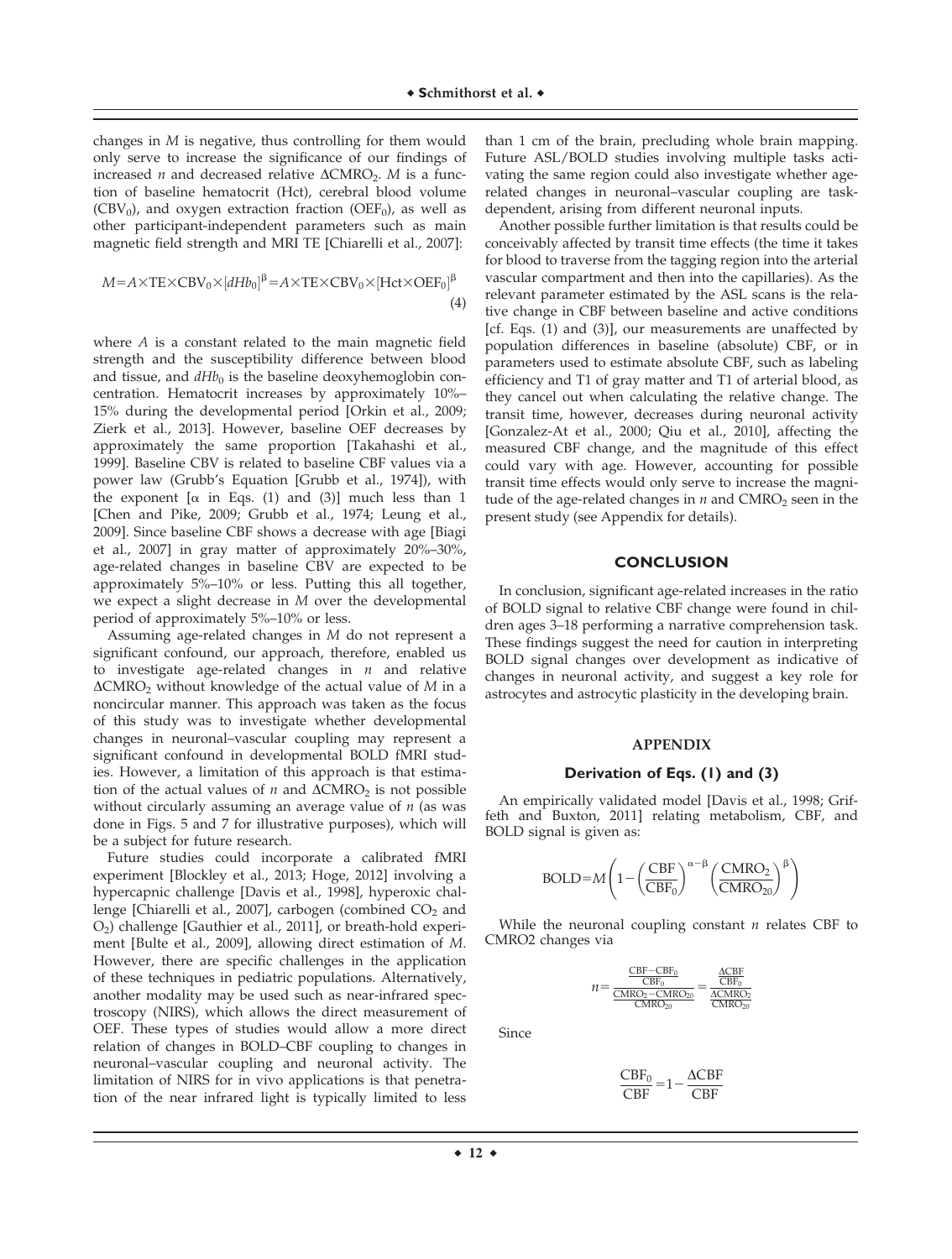and

$$
\frac{\frac{\text{CMRO}_2}{\text{CMRO}_{20}}}{\frac{\text{CBF}}{\text{CBF}_0}} = \frac{1 + n^{-1} \frac{\Delta \text{CBF}}{\text{CBF}_0}}{\frac{\text{CBF}}{\text{CBF}_0}} = \frac{\text{CBF}_0}{\text{CBF}} + n^{-1} \frac{\Delta \text{CBF}}{\text{CBF}} = 1 + (n^{-1} - 1) \frac{\Delta \text{CBF}}{\text{CBF}}
$$

We have

$$
BOLD=M\left(1-\left(1+(n^{-1}-1)\frac{\Delta CBF}{CBF}\right)^{\beta}\left(1-\frac{\Delta CBF}{CBF}\right)^{-\alpha}\right)
$$

which is approximately linear in  $\Delta$ CBF/CBF. A first-order Taylor expansion in  $\Delta$ CBF/CBF yields

$$
BOLD \approx M(\beta - \alpha - \beta n^{-1}) \frac{\Delta CBF}{CBF}
$$

which reduces to the result in Griffeth et al. [2013] for the special case of  $\beta = 1$ .

Since

$$
n^{-1} \frac{\Delta CBF}{CBF} = \frac{\frac{\Delta CMRO_{20}}{CMRO_{20}} \Delta CBF}{\frac{\Delta CBF}{CBF_{0}}} = \frac{\Delta CMRO_{2}}{CMRO_{20}} \frac{CBF_{0}}{CBF}
$$

$$
= \frac{\Delta CMRO_{2}}{CMRO_{20}} \left(1 - \frac{\Delta CBF}{CBF}\right)
$$

Substitution yields

$$
BOLD \approx \mathcal{M}(\beta-\alpha)\frac{\Delta CBF}{CBF}-\mathcal{M}\beta\frac{\Delta CMRO_{2}}{CMRO_{20}}\left(1-\frac{\Delta CBF}{CBF}\right)
$$

#### **Analysis of Possible Transit Time Effects**

In ASL imaging, CBF is estimated by comparing signal intensities between two sets of images, obtained with and without spin labeling. The two-compartment model [Wang et al., 2002] yields the following expression for relative signal change between the labeled and unlabeled acquisitions:

$$
\begin{split} \frac{\Delta M}{M_0}=&\frac{-2f\alpha}{\lambda}\left(\frac{\left(\dfrac{e^{-\delta R_{1a}}}{R_{1\text{app}}}\right)\left(e^{R_{1\text{app}}\text{min}\left(\delta-w,0\right)}-e^{R_{1\text{app}}\left(\delta-\tau-w\right)}\right)+}{\left(\dfrac{1}{R_{1a}}\right)\left(e^{R_{1a}\left(\text{min}\left(\delta_a-w,0\right)-\delta_a\right)}-e^{R_{1a}\left(\text{min}\left(\delta-w,0\right)-\delta\right)}\right)},\\ &\tau+w>\delta\\ \frac{\Delta M}{M_0}=&\frac{-2f\alpha}{\lambda R_{1a}}\left(e^{R_{1a}\left(\text{min}\left(\delta_a-w,0\right)-\delta_a\right)}-e^{-R_{1a}\left(\tau+w\right)}\right),\tau+w<\delta \end{split}
$$

where f is blood flow,  $\alpha$  is labeling efficiency,  $\lambda$  is the blood–brain partition coefficient,  $R_{1a}$  is the  $R_1$  of arterial blood,  $R_{1app}$  is the  $R_1$  of gray matter,  $\tau$  is the labeling duration,  $\vec{w}$  is the postlabel delay,  $\delta$  is the tissue transit time (time for the labeled spins to transit from the labeling plane into the capillaries),  $\delta_a$  is the arterial transit time (time for the labeled spins to transit from the labeling plane into the arterial vascular compartment).

During a functional ASL acquisition, pairs of labeled and nonlabeled acquisitions are obtained both during the baseline condition and during the task condition. All parameters in the above expression remain constant between the baseline and task conditions except for blood flow and transit times. Ideally, transit times would also remain the same, making the relative change in blood flow equal to the relative change in  $\Delta M/M_0$ .

However, both arterial and tissue transit times have been shown to be shorter under neuronal activity [Gonzalez-At et al., 2000; Qiu et al., 2010], causing the measured  $\Delta M/M_0$  to be different than the actual relative change in blood flow. The transit times are shorter since the average blood velocity is faster as CBV does not scale linearly with CBF but rather is related via a power law. Since

 $\frac{\text{CBF}}{\text{CBF}_0} \approx \frac{\text{CBV}}{\text{CBV}_0} \frac{\bar{v}}{\bar{v}_0}$  where  $\bar{v}$  and  $\bar{v}_0$  are the average blood velocities under the task and baseline conditions, respectively,

and 
$$
\left(\frac{\text{CBF}}{\text{CBF}_0}\right)^{\alpha} \approx \frac{\text{CBV}}{\text{CBV}_0}
$$
 (Grubb's relation)

CBF CBF0  $\left(\frac{CBF}{CBF_0}\right)^{1-\alpha} \approx \frac{\bar{v}}{\bar{v}_0} \approx \frac{\delta_0}{\delta_a} \approx \frac{\delta_0}{\delta}$  where are tissue (arterial) transit times in the task and baseline conditions, respectively.

For our simulation, we used literature values of  $f = 60 \text{ ml}/100 \text{ g/min}$ ,  $T_{1a} = 1,660 \text{ ms}$ ,  $T_{1app} = 1,300 \text{ ms}$ ,  $\lambda = 0.9$  ml blood/g brain,  $\alpha$  (labeling efficiency) = 0.8 [Schmithorst et al., 2014]; as values for transit times vary somewhat in the literature due to regional variability and different estimation techniques we used the "worstcase" scenario of long transit times of  $\delta_{a0} = 940$  ms and  $\delta_0 = 1,900$  ms [Liu et al., 2011],  $\alpha$  (Grubb's coefficient) =  $0.35$  [Grubb et al., 1974]. We used the values of  $\tau = 1,500$  ms and  $w = 800$  ms used in our ASL/BOLD acquisitions (the value of  $w$  is estimated for the lowest level of changes of BOLD–CBF coupling as shown in Figure 1; it is slightly higher than the nominal  $w = 700$ ms due to time necessary to acquire data from lower slices.) We then simulated measured  $CBF/CBF_0$  as a function of actual  $CBF/CBF_0$ . We repeated the simulation for shorter values of  $\delta_0$  and  $\delta_{a0}$  as CBF is higher in the youngest children in our age range by approximately a ratio of 1.4/1 [Biagi et al., 2007], resulting in transit times approximately 80% of the adult values from the above equation.

The simulations revealed a substantial overestimation of the true CBF in the older age group but not in the younger age group, as these shorter transit times are in the regime where the postlabel delay is larger than the arterial transit time. As lower relative CBF changes at older ages would result in a lower relative  $CMRO<sub>2</sub>$ change and a higher  $n$ , increasing the strength of our found correlations with age, we can conclude that transit time effects may be hindering the sensitivity of our analyses but are not a confounding factor in interpretation of our results.

#### **ACKNOWLEDGMENTS**

The authors would like to thank Jessica Wisnowski, Ph.D., for helpful discussion on earlier drafts of this manuscript.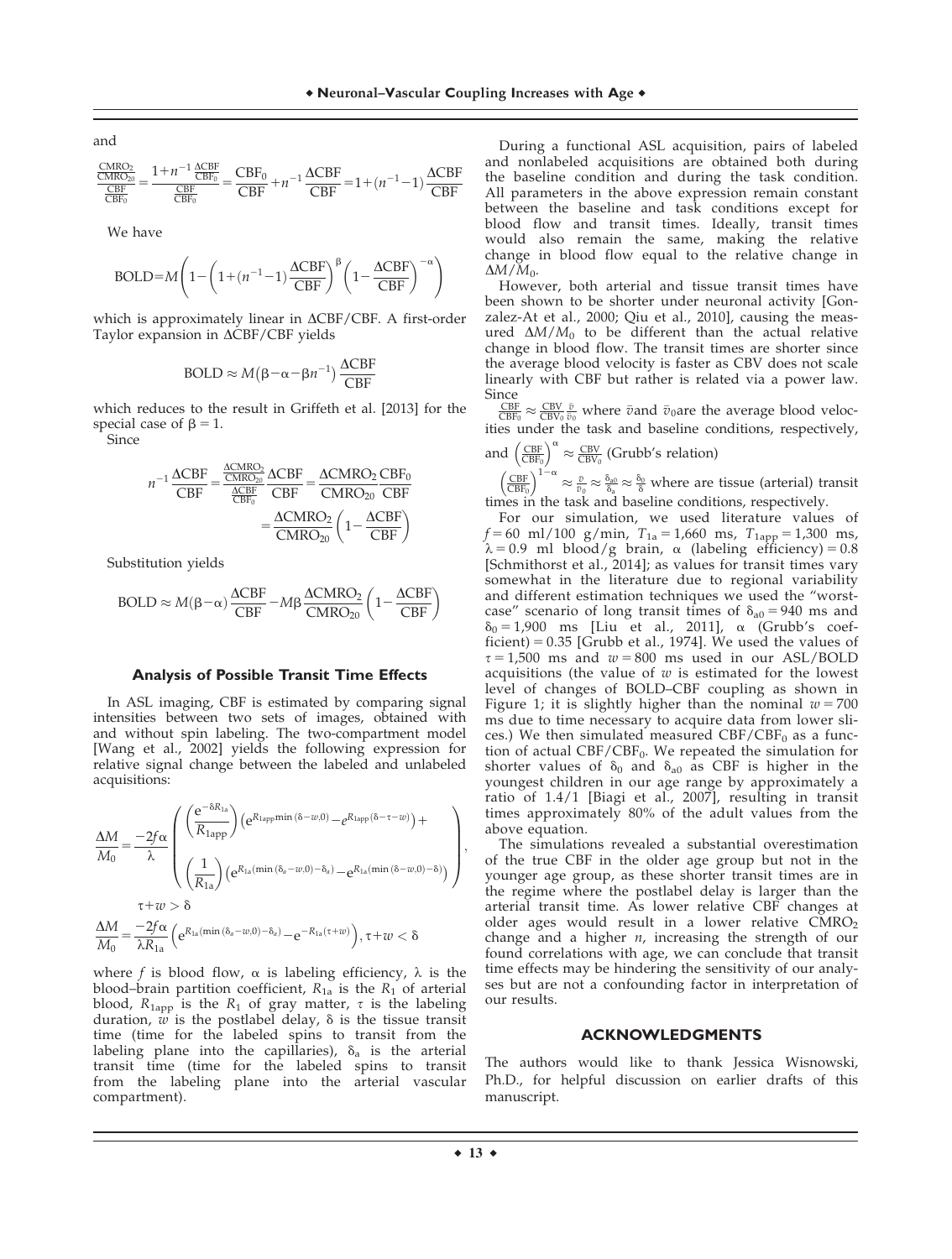#### **REFERENCES**

- Aguirre GK, Detre JA, Zarahn E, Alsop DC (2002): Experimental design and the relative sensitivity of BOLD and perfusion fMRI. Neuroimage 15:488–500.
- Araque A (2008): Astrocytes process synaptic information. Neuron Glia Biol 4:3–10.
- Araque A, Parpura V, Sanzgiri RP, Haydon PG (1999): Tripartite synapses: glia, the unacknowledged partner. Trends Neurosci 22:208–215.
- Avants BB, Epstein CL, Grossman M, Gee JC (2008): Symmetric diffeomorphic image registration with cross-correlation: evaluating automated labeling of elderly and neurodegenerative brain. Med Image Anal 12:26–41.
- Ben Achour S, Pascual O (2012): Astrocyte-neuron communication: functional consequences. Neurochem Res 37:2464–2473.
- Biagi L, Abbruzzese A, Bianchi MC, Alsop DC, Del Guerra A, Tosetti M (2007): Age dependence of cerebral perfusion assessed by magnetic resonance continuous arterial spin labeling. J Magn Reson Imaging 25:696–702.
- Blockley NP, Griffeth VE, Simon AB, Buxton RB (2013): A review of calibrated blood oxygenation level-dependent (BOLD) methods for the measurement of task-induced changes in brain oxygen metabolism. NMR Biomed 26:987–1003.
- Bulte DP, Drescher K, Jezzard P (2009): Comparison of hypercapniabased calibration techniques for measurement of cerebral oxygen metabolism with MRI. Magn Reson Med 61:391–398.
- Chen JJ, Pike GB (2009): BOLD-specific cerebral blood volume and blood flow changes during neuronal activation in humans. NMR Biomed 22:1054–1062.
- Chiarelli PA, Bulte DP, Wise R, Gallichan D, Jezzard P (2007): A calibration method for quantitative BOLD fMRI based on hyperoxia. Neuroimage 37:808–820.
- Church JA, Petersen SE, Schlaggar BL (2010): The "Task B problem" and other considerations in developmental functional neuroimaging. Hum Brain Mapp 31:852–862.
- Church JA, Petersen SE, Schlaggar BL (2012): Comment on "The physiology of developmental changes in BOLD functional imaging signals" by Harris, Reynell, and Attwell. Dev Cogn Neurosci 2:220–222.
- Clarke LE, Barres BA (2013): Emerging roles of astrocytes in neural circuit development. Nat Rev Neurosci 14:311–321.
- Cruz NF, Lasater A, Zielke HR, Dienel GA (2005): Activation of astrocytes in brain of conscious rats during acoustic stimulation: acetate utilization in working brain. J Neurochem 92:934– 947.
- Davis TL, Kwong KK, Weisskoff RM, Rosen BR (1998): Calibrated functional MRI: mapping the dynamics of oxidative metabolism. Proc Natl Acad Sci USA 95:1834–1839.
- Dosenbach NU, Nardos B, Cohen AL, Fair DA, Power JD, Church JA, Nelson SM, Wig GS, Vogel AC, Lessov-Schlaggar CN, Dubis JW, Feczko E, Coalson RS, Pruett JR, Jr, Barch DM, Petersen SE, Schlaggar BL (2010): Prediction of individual brain maturity using fMRI. Science 329:1358–1361.
- Fernandez-Seara MA, Aznarez-Sanado M, Mengual E, Loayza FR, Pastor MA (2009): Continuous performance of a novel motor sequence leads to highly correlated striatal and hippocampal perfusion increases. Neuroimage 47:1797–1808.
- Figley CR, Stroman PW (2011): The role(s) of astrocytes and astrocyte activity in neurometabolism, neurovascular coupling, and the production of functional neuroimaging signals. Eur J Neurosci 33:577–588.
- Filosa JA, Bonev AD, Nelson MT (2004): Calcium dynamics in cortical astrocytes and arterioles during neurovascular coupling. Circ Res 95:e73–e81.
- Gauthier CJ, Madjar C, Tancredi FB, Stefanovic B, Hoge RD (2011): Elimination of visually evoked BOLD responses during carbogen inhalation: implications for calibrated MRI. Neuroimage 54:1001–1011.
- Gonzalez-At JB, Alsop DC, Detre JA (2000): Cerebral perfusion and arterial transit time changes during task activation determined with continuous arterial spin labeling. Magn Reson Med 43:739–746.
- Greve DN, Fischl B (2009): Accurate and robust brain image alignment using boundary-based registration. Neuroimage 48:63–72.
- Griffeth VE, Buxton RB (2011): A theoretical framework for estimating cerebral oxygen metabolism changes using the calibrated-BOLD method: modeling the effects of blood volume distribution, hematocrit, oxygen extraction fraction, and tissue signal properties on the BOLD signal. Neuroimage 58: 198–212.
- Griffeth VE, Blockley NP, Simon AB, Buxton RB (2013): A New functional MRI approach for investigating modulations of brain oxygen metabolism. PLoS One 8:e68122.
- Grubb RL, Jr, Raichle ME, Eichling JO, Ter-Pogossian MM (1974): The effects of changes in PaCO<sub>2</sub> on cerebral blood volume, blood flow, and vascular mean transit time. Stroke 5:630–639.
- Harris JJ, Reynell C, Attwell D (2011): The physiology of developmental changes in BOLD functional imaging signals. Dev Cogn Neurosci 1:199–216.
- Hertz L, Peng L, Dienel GA (2007): Energy metabolism in astrocytes: high rate of oxidative metabolism and spatiotemporal dependence on glycolysis/glycogenolysis. J Cereb Blood Flow Metab 27:219–249.
- Hoge RD (2012): Calibrated FMRI. Neuroimage 62:930–937.
- Hoge RD, Atkinson J, Gill B, Crelier GR, Marrett S, Pike GB (1999): Investigation of BOLD signal dependence on cerebral blood flow and oxygen consumption: the deoxyhemoglobin dilution model. Magn Reson Med 42:849–863.
- Holland SK, Vannest J, Mecoli M, Jacola LM, Tillema JM, Karunanayaka PR, Schmithorst VJ, Yuan W, Plante E, Byars AW (2007): Functional MRI of language lateralization during development in children. Int J Audiol 46:533–551.
- Holland SK, Altaye M, Robertson S, Byars AW, Plante E, Szaflarski JP (2014): Data on the safety of repeated MRI in healthy children. NeuroImage: Clinical 4:526–530.
- Humphreys P, Kaufmann WE, Galaburda AM (1990): Developmental dyslexia in women: neuropathological findings in three patients. Ann Neurol 28:727–738.
- Hutchison JL, Shokri-Kojori E, Lu H, Rypma B (2013): A BOLD perspective on age-related neurometabolic-flow coupling and neural efficiency changes in human visual cortex. Front Psychol 4:244.
- Ivanov AI, Malkov AE, Waseem T, Mukhtarov M, Buldakova S, Gubkina O, Zilberter M, Zilberter Y (2014): Glycolysis and oxidative phosphorylation in neurons and astrocytes during network activity in hippocampal slices. J Cereb Blood Flow Metab 34:397–407.
- Jenkinson M, Bannister P, Brady M, Smith S (2002): Improved optimization for the robust and accurate linear registration and motion correction of brain images. Neuroimage 17:825–841.
- Jenkinson M, Smith S (2001): A global optimisation method for robust affine registration of brain images. Med Image Anal 5: 143–156.